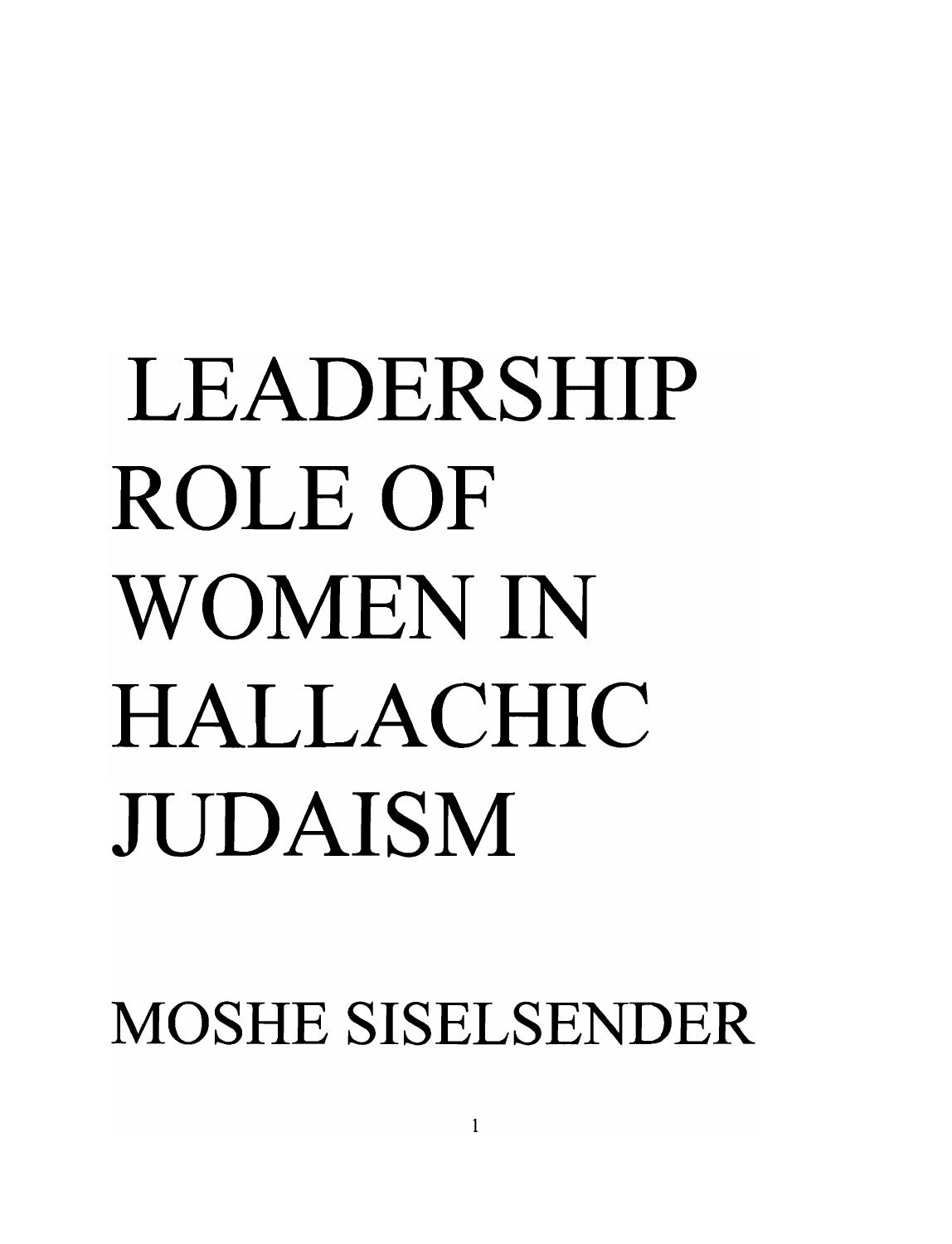### Chapter3

Women's minyon and women being called up to the Torah in women's Minyon

For 3400 years since the giving of the Torah there did not exist women's Minyim . Women always prayed together with men o. Of course separated by a Mechitza. The Mechitza is mentioned itn tractate Succoh. At the time when the temple existed there was a part of the temple grounds reserved for women. Called Ezrat Noshim. However during the festivals of Passover Shavuot and Succot when all male Jews were obligated to make a pilgrimage to The Temple at Jerusalem the men overflowed their restricted area at their temple and entered the women's section. It was then that the Rabbis enacted great I takana -legislation - that balcony was built over the area of the Ezrot Noshim the women's section. The women then went to the balcony on top and the men were able to stand in the Ezrot Noshim the women's section. The reason was because the obligation to viit the Temple was a Mitzvoh- a commandment regulated by time. According to The Laws given at Sinai it is G-d's will the commandments controlled by time are to obligatory only for men. Women can observe them also, but are not required. The same laws apply to the sitting in a Succah and taking a lulov and esrog on Succort. Orech Hshulcon Orech Chaim 17:2,3,4. 589: 2,3. Post fact if a woman wears a four cornered dress and puts on Tzitit she has observed the Mitzvah of Tzitzit. Rav Moshe Feinstein permits women to do this providing the talis koton the four cornered apparel looks differently than a man's talis koton. Therefore the woman is not in violation of wearing the same clothes as a man .

Now let us get back to our topic. Women are not obligated to read or listen to the Torah on Sabbath during the services. Thwe reading of the Torah is time controlled. Ot is performed ionly on Sabbath not any other time. What is mentioned in tractate Sofrim to the contrary, is not accepted as Hallacha.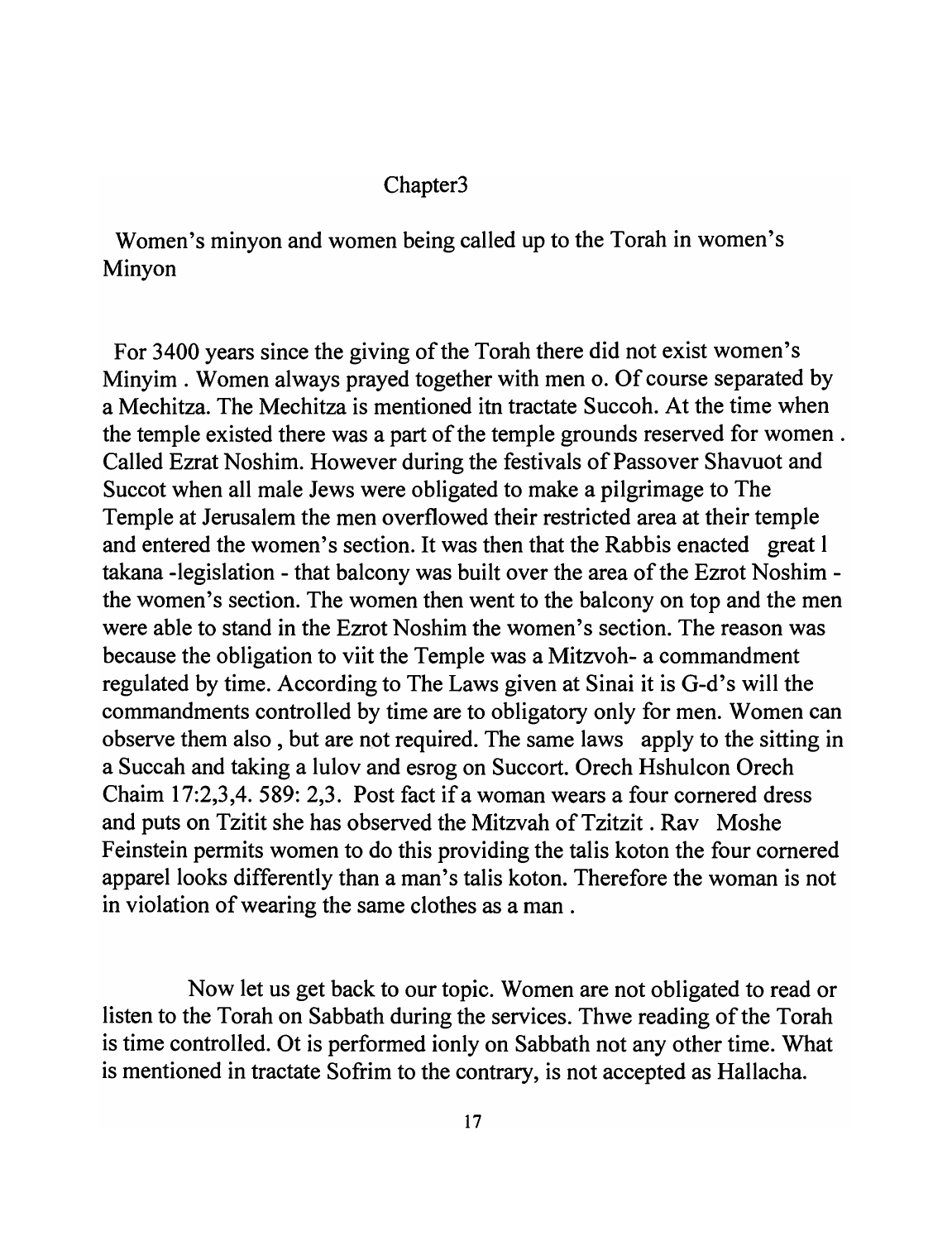Such is the ruling of the Aruch Hashulchon on the laws of Sabbath -the section of reading the toprah on the Sabbath. The reason women do attend the synagogue is not to listen to the reading of the Torah -although they might very well also listen -; but rather to listen to the Rabbi's speech about Judaism m and Torah. Tora. However at the time that Ezra and the sages of the great Assembly enacted the laws of reading the Torah on Sabbath, They added a clause that women could also be called to the reading of the Torah. The people called up both men and women are to read the section of the Torah themselves, rather than the sexton or bal koreh reading it as is practiced today.

However at the time of the Talmud women were banned from being clled up because doing so would conflict with the kovod hatzibur- the honor of the congregation of men. What happens if men would testify that their honor wis not impaired if women also are awarded the honor of being called up ? That question is not discussed. However what originally was considered a challenge to male pride assumed a life all to itself and became a custom. Perhaps the motivation was the fear of women ascending to the men's section of the synagogue could elicit sexual thoughts on the part of men that could disqualify the prayer See Orech Chim chapter 75 -

However in the 19 20 and 21 century with the sexes mingling in their every day life the Aruch Hashulchon as well as Mishne Brurah and Nishmat Odom -the Chai Odom on Orech Chaim chapter 75 rules that if a man rexcired the Shma in the presence of a married woman who fails to cover her hair as is required by Hallacha - Jewish law post facto his recital of the Shma is valid. He does not have to repeat the Shma since men today are not necessarily aroused sexually with the presence of a woman or her hair. At most this apprehension this fear is no more than Rabbinical- according to the Nishmot Odom.. I am opposed to calling women up for an aliya. There exists no good reason that it is imperative to over ride a custom sanctified by thousnds of years of Jewish practice Howver if women and men decide that they want to flaunt this custom and do call women up for an aliya the congregation has fulfilled their obligation of hearing the Torah. This is true because today the sexes mingle anyway and men are used to seeing women.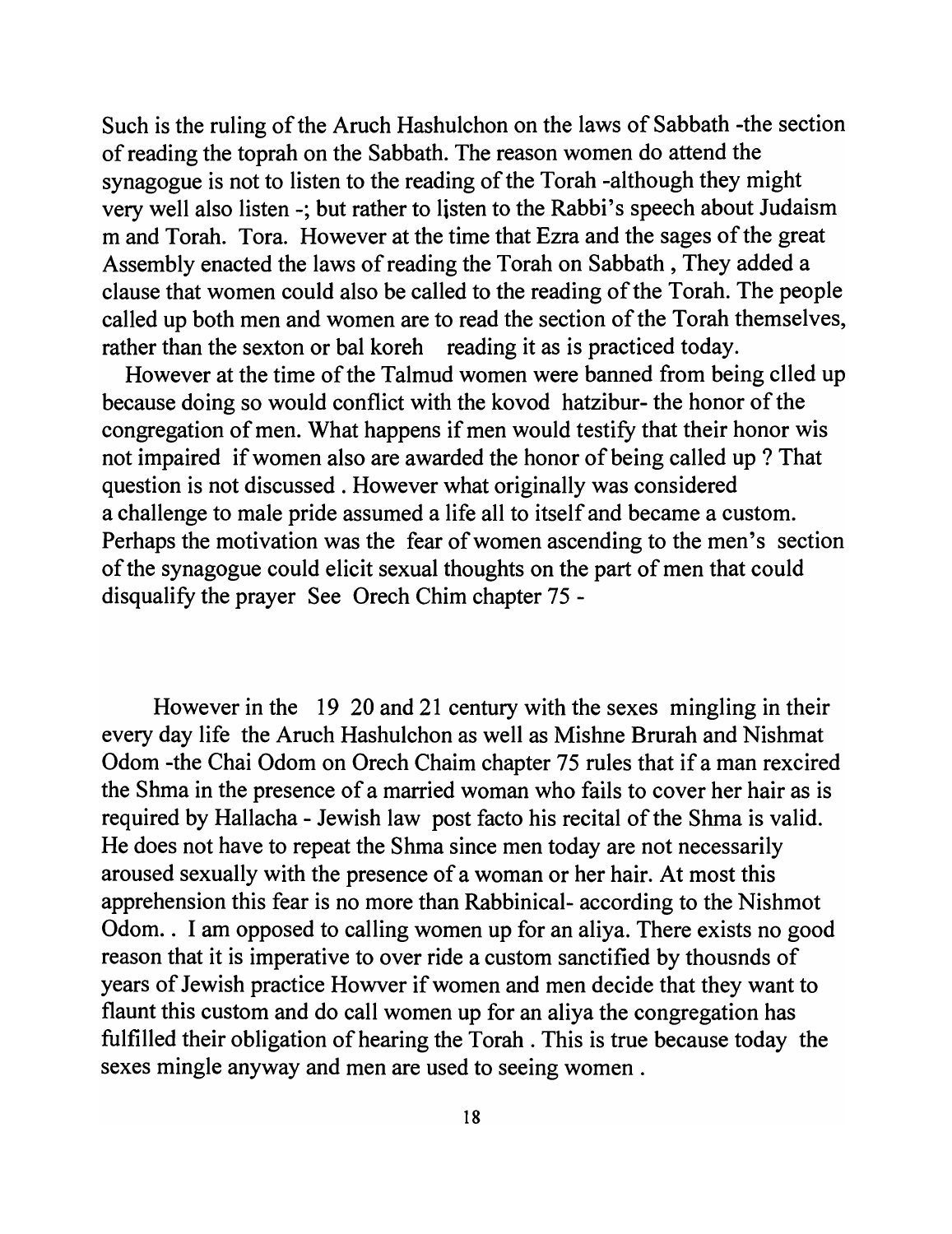If women decide that they want to have a greater active role in Judaism anf form a group on Sabbath of their own they must have 10 men over 13 years old present in one section of the room where they are reading the Tora. There must exist a kosher Mechitza -separation barrier- of at least 6 foot tall separating the men from the women in the room .Unless the 10 men are present the women can not read the Torah. Only with a minyon of men can the Torah be read. Women are prohibited from forming a minyon or be counted as part of a minyon A hundred or a thousand women or a million women are not recognized as a minyon. This is a Divine law. Given at Sinai by G-D. See Aruch Hashulchon Erech Chaim 55:6Talmud Brochos 21 b,89 Shulchan Aruch Orech Chaim 55:1 Mishne Brurah 55:2and 3 that women can not constitute a minyon Just as men have no womb and can not carry a baby so too no woman can form a minyon. Thus the very name women's minyon is a misnomer. Women can organize themselves as a group to do mitzvot ;but can never have a minyon. The women must let the men lead the prayers, other wise no one can recite kadis borch and kedusha. The reading of the Torah was enacted only with a minyon of men Then the women could be called up. There exists little difference between this alternative and the previous option stated.

In the contingency that no minyon of men exists the there can not be a reading of krias hatorah. The women can however open up a Chumosh and read the parsha the weekly reading from the Chumsosh the Pentateuch. Would one of the woman or a man read from a Sefer Torah the weekly section it would be no better than reading from a Chumesh. There exists no Mitzvah of reading the Torah with out a Minyon of men. Would nine men read the Torah the same law would apply. There exists no mitxvah of reading the Torah unless there exists a minyion of men .. On the other hand if there exists a minyon of ten men but it is discovered that a defect exists in the Sefer Torah post facto the mitzvah of reading the Sefer Torah is observe4d. See Kesef Mishnah on Rambaam laws of Sefer Torah 10:1 The position of Rambam is that post facto the Mitzvah existsif one reads from a Sefer Torah that contains defects. The rambam mentions 20 defects that invalidate a Sefer Torah. However post facto if one does use such a Sefe Torah the Congregatiion nevertheless hasfulfilled the Mitzvah of Krias Hatorah of reading and hearing the4 reading of the Torah -the weekly portion. . Rashboh and Ramban dissent.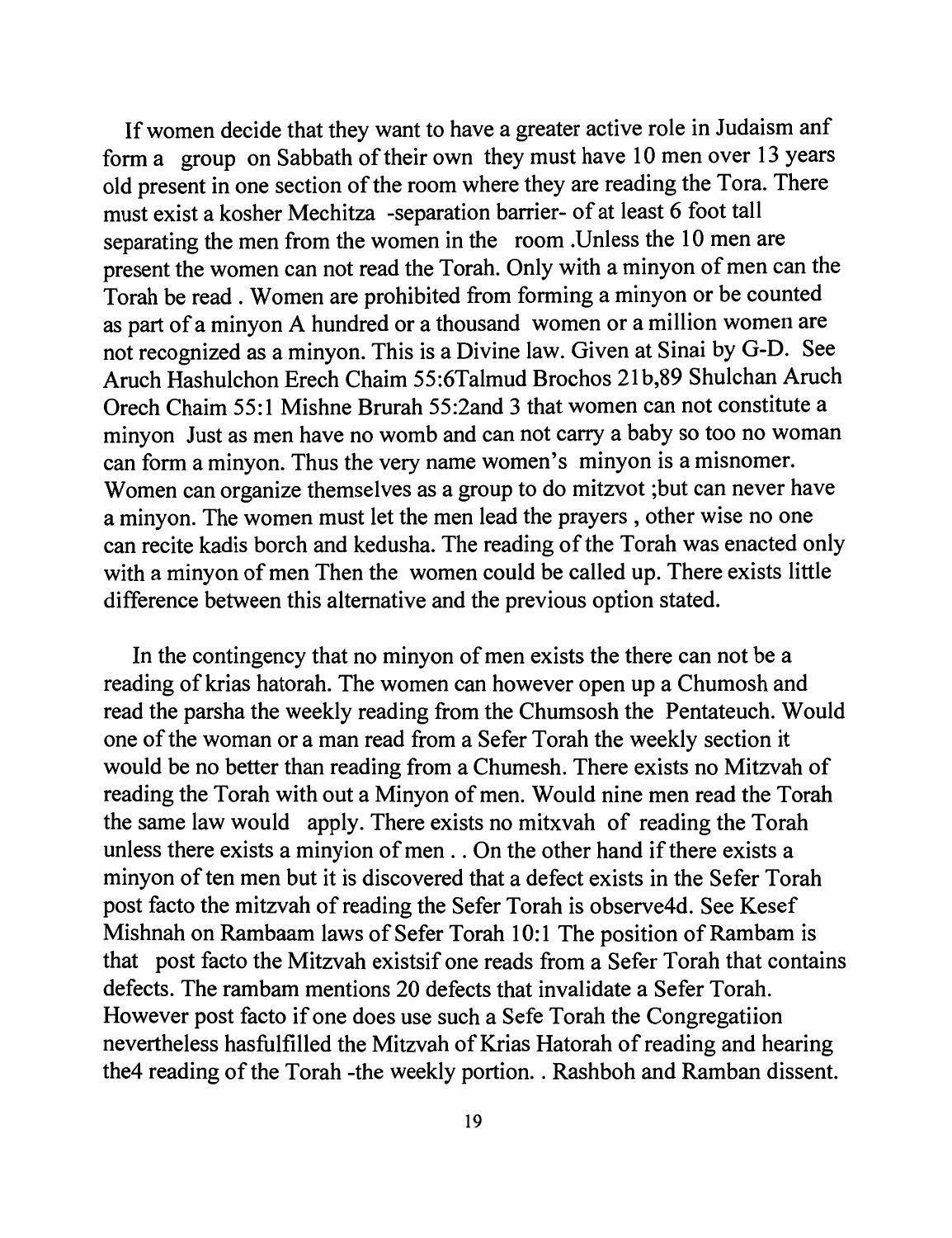. Bais Yosph adopts position of Rambam that is cited in Rambam's responsa . The Hallacha is that we will accept as valid Torah reading the section of the Torah read before the error was discovered. Some authorities rule that the person called up to the Torah make the second blessing after the Torah reading section - the aliya- is completed. Then a new Sefer Torah is taken from the ark and the bal koreh commences reading until he completes the entire sedra section for the week's portion.

However coming back to our topic. If the women read the Torah with out a minyon of men they have studied Torah, but have not satisfied the Mitzvoh rabbinical- of reading or listening to the reading of the Torah a senacted by Ezra and the members of the Great Assembly. The woman makes the first blessing on the Torah when they are. initially called up ;and the last blessing when her parsha her portion is finished. The reason is because women have to recite these blessings te same as men every morning. If women would first have the regular prayer services of Shacharit then they would not be permitted upon reading the Torah later to mention the blessings on the Torah. They would be in violation of mentioning G-d's name in vain. -unnecessarily.

Of course the women are forbidden to recite borchu kadish or kedusha or repeat the shmonei esrai.

A woman's participation in Judaism is a 24 hour 360 day affair. Contrary what people think, Jewish women are equal participants in most laws every day of the week. Certainly all Jewish women must abstain from violating all the negative commandments both Biblical and Rabbinical 7/24/360 . Both must or can observe all the positive commnandments. What ever areas men are favored by Biblical klaw are rectified by Rabbinical ordinances. If only men can order the giving of a Get-Jewish divorce The RABBIS CAN ANNUL THE MARRIAGE AB INITIO OR POST FACTO AND OBVIATE THE NEED OF A DIVORCE. I together with Rav Rackman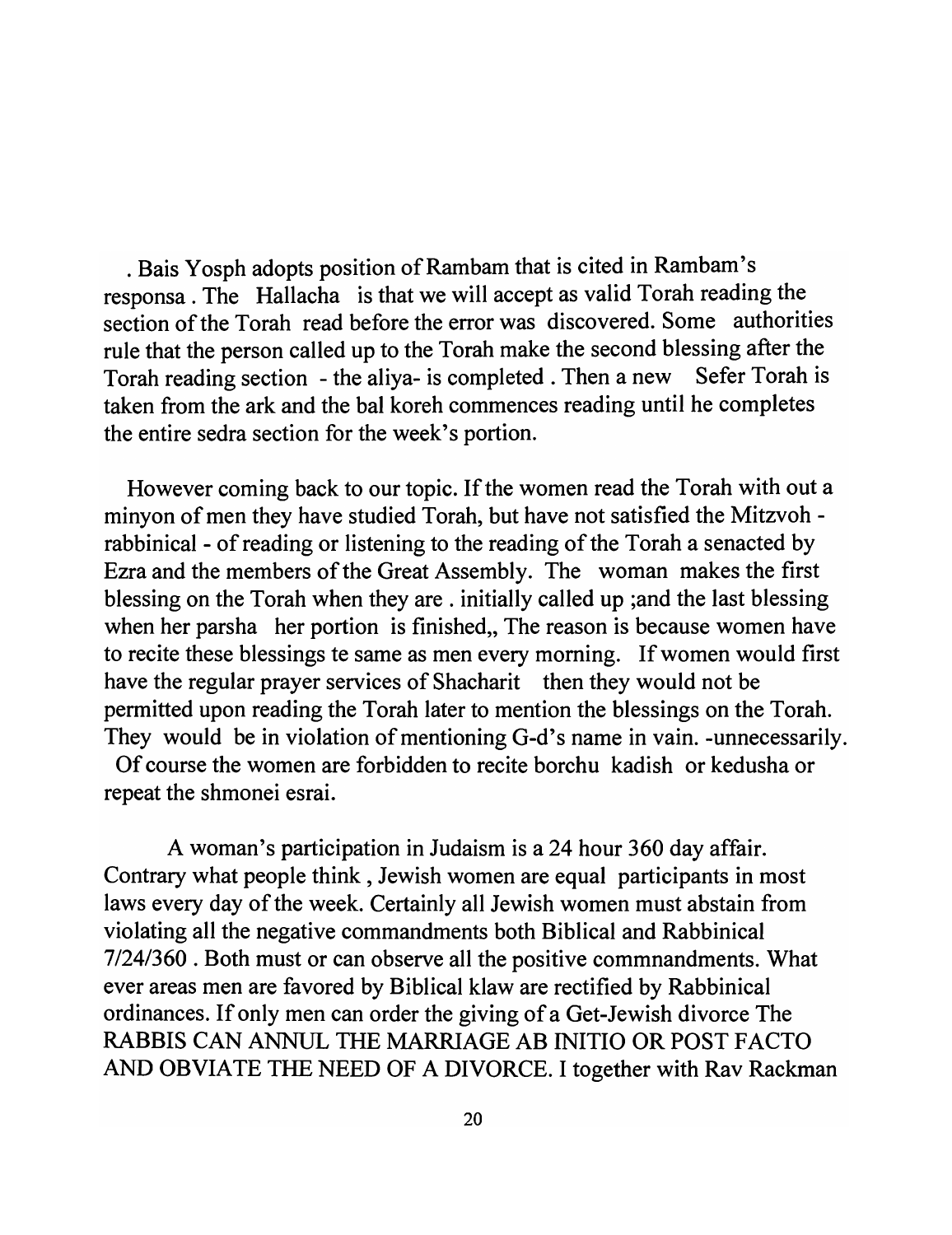have annulled hundreds if not over one thousand marriages.

The Aruch hashulchon in every section of the Four parts of the Shulchan Aruch that he discusses at great length always mentions the role of women. Always there exists a role for women. Jewish Law goes to great lengths to show how they can participate in the observance of all the laws, unless there exists over riding consideration that forces the Rabbis to give women a different role.

From the instant a woman wakes in the morning she must observe all the laws as a man does. Some of these laws are more lenient in their demand from women. However if a woman wants to be more strict regarding these laws, she is at liberty to do so. Never can a Jewish woman claim that Judaism does not provide her sufficient opportunities to be actively engaged in the practice of Jewish law and learning. Today with such a great wealth of Jewish learning translated into the vernacular there exists no excuse for anyone not to be a student if not a scholar of Jewish law. The Chofetz Chaim explicitly permits a congregation who does not know Hebrew to pray in the vernacular. Aruch Hashulchon although he admits that it can be technically done opposes the practice because of the reform and conservatives who used such a move as a hedge to over throw the entire body of Judaism. The bottom line is that any policy move for a community must be passed by the Hallachic giants who have mastered and observe all four parts of the Shulchan Aruch.. In practice no such move was approved for the community, other wise than a translation of the prayer book into the vernacular language. Even the Reform and Conservatives have re established Hebrew prayer with the vernacular on the side, for the individual to read on his/her own. Other temples employ both. However no Orthodox congregation will pray in the vernacular.

In all my volumes vol 1 2 3 4 5 6and 7 that I have prepared I discuss at length the role of women I have also written seven volumes on the laws of Niddah and Mikvajh-Jewish family purity.laws. I have received the approbation of Rav Pieksrski halachic advisor to the late Lubaivtzer Rebbi Rav Shnierson. I go out on the line taking the side of women and acting as their advocate. G-d created both men and women. He does not favor anyone.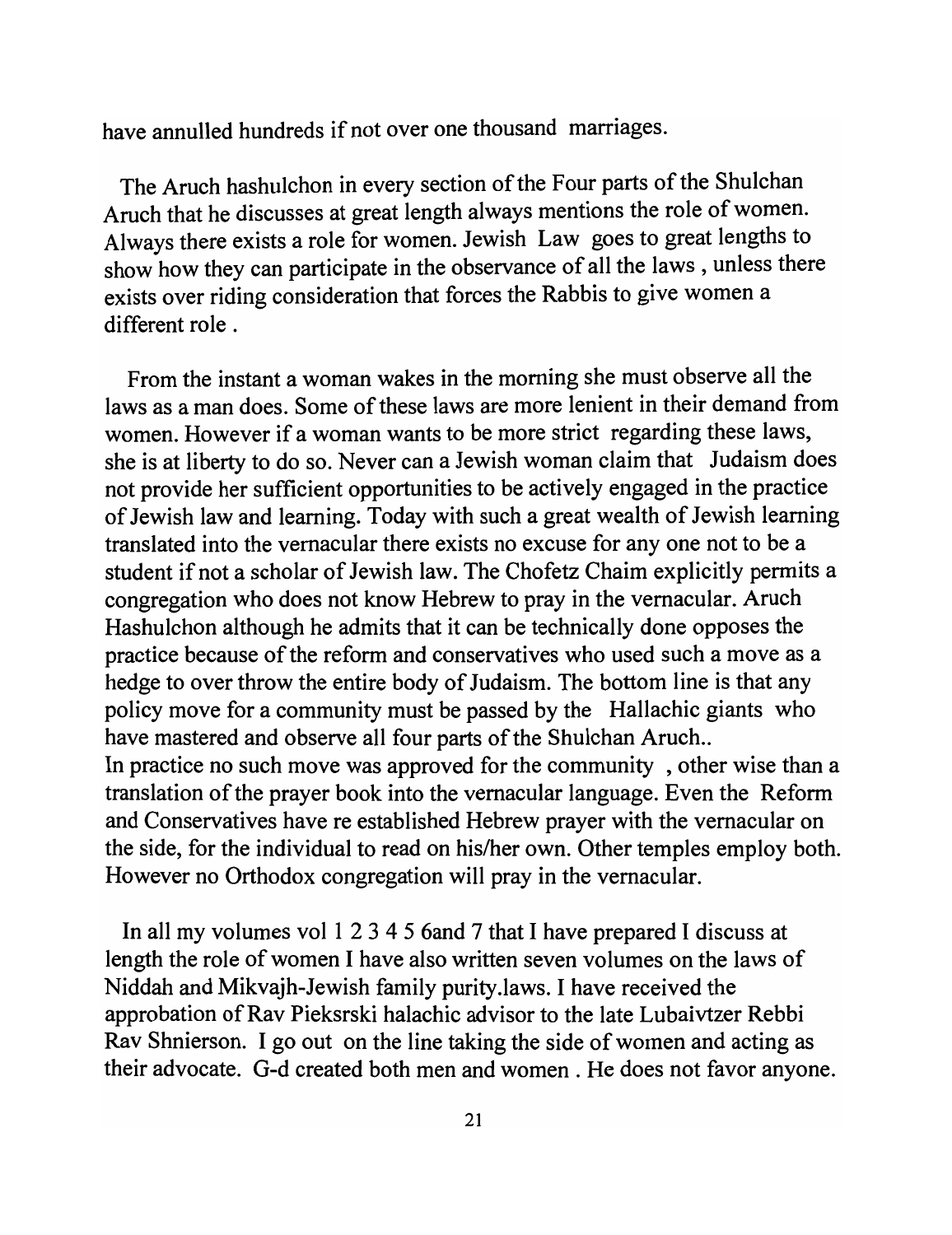There exists no favorites. Neither do I discriminate. If any I favor women and show all the loop holes to help them in areas that are important such as agunot.

I will not be a iconoclast in areas of prayer that have little practical needs for women. No woman will be deprived of any sleep if she does not get an aliya -is called to the reading of the Torah; or if she can not pray next to her husband and next to an other man. Likewise her husband will prays next to an other woman who can become her rival - Thus mixed sitting has practical disadvantages, in addition to being anathema to Jewish law. THE FACT THAT WE ALL ARE EXPOSED TO THE INTER MINGLING OF THE SEXES DOES NOT MEAN THAT IN THE PRESENCE OF G-D WE ARE TO ENGAGE IN SUCH BEHAVIOR. AT LEAST AT THE SYNAGOGUE WE MUST BE IN A GREATER STATE OF SANCTITY. AND LESSEN TEMPTATION.

Chapter 4

What are the requirements for a man that he must meet before the scrolls of tefilin mezuzot and the Sefer Torah -the Torah read at the synagogue is considered Kosher?

Roles of women at prayer writing scrolls marriage and divorce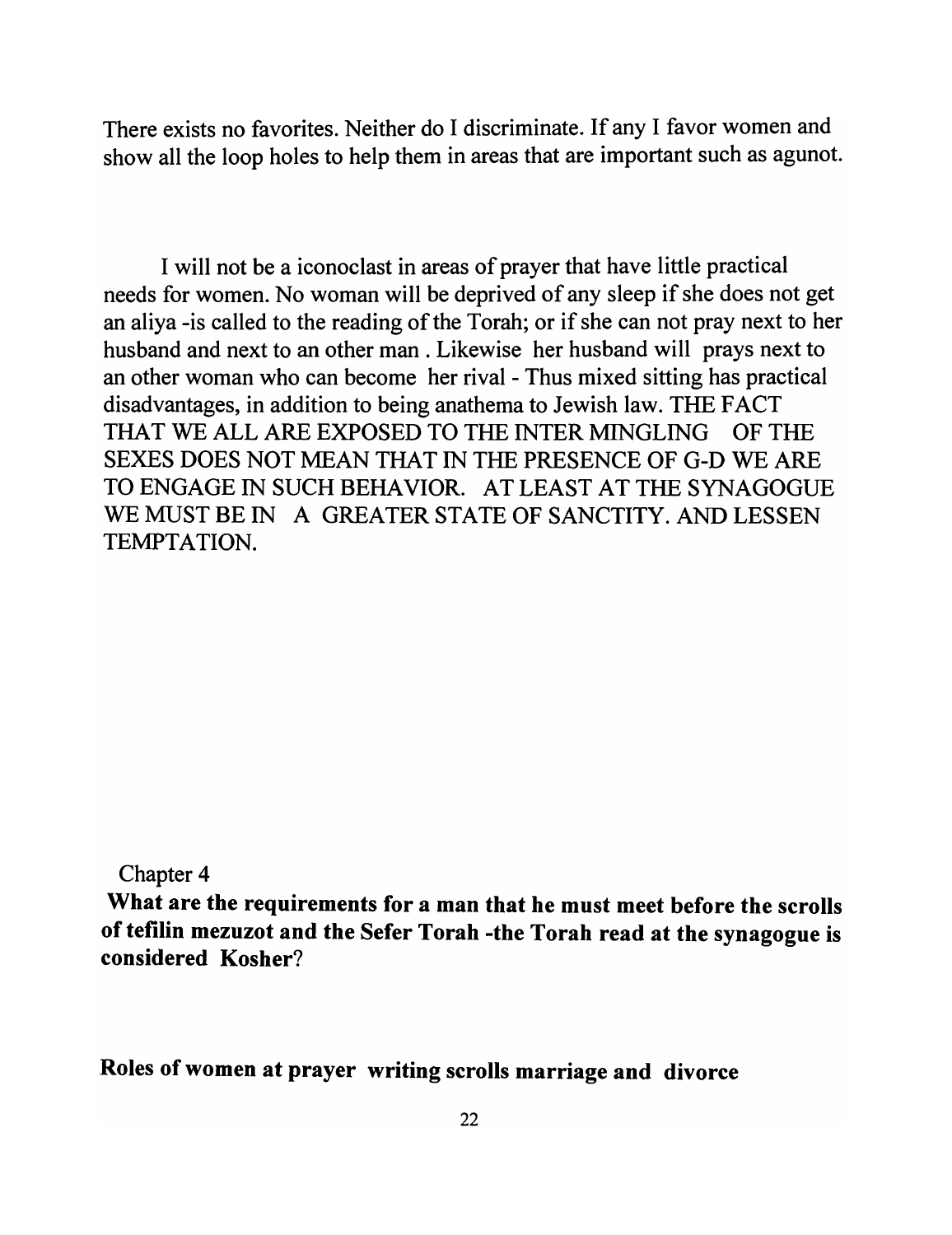# WHAT BOOKS OF THE PENTATEUCH AND NACH ARE WOMEN AUTHORIZED TO WRITE. CAN A WOMAN WRITE THE SCROLLS FOR TEFILLIN AND MEZUZOT CAN A WOMMAN WRITE A Sefer Torah? What is the reason?

Can a woman build a Succah? Is she authorized to make Tzitzot?

If they do write them post facto what degree of sanctity do they have. Can one obligated to use these items have fulfilled his obligation if he uses these items made by women ?

Is a woman authorized to make kiddush on the Sabbath and holidays and a man listening would have fulfilled his obligation? The same question regrds Havdallat at the end of Sabbath or Holidays. An a woman read the Megilah in public - at the synagogue? Can she be the baal Koreh read the Torah portion during the Sabbath and holidays? Is she authorized to read the Haggadah on Passover. Is a woman authorized to light Chanukadh candles? Is a woman authorized to blow the Shoffer on Rosh Hashona?

Is a woman authorized to officiate at a wedding and recite all the seven blessings that are recited when a Jewish couple get married? Is she authorized to write the kesubah and read it? Can a woman officiate at a wedding? What can she not do? Is a woman authorized to write a get? Can she officiate at the giving of a Get? What roles can a woman neer fill at a wedding or a Get? What happens if a woman does fill the role of being a witness? What are the consequences? Is a woman authorized to part of the Bet Din or constitute the whole Bet din to effect a conversion? Can a woman be an hallachic authority a possek? What training must she have?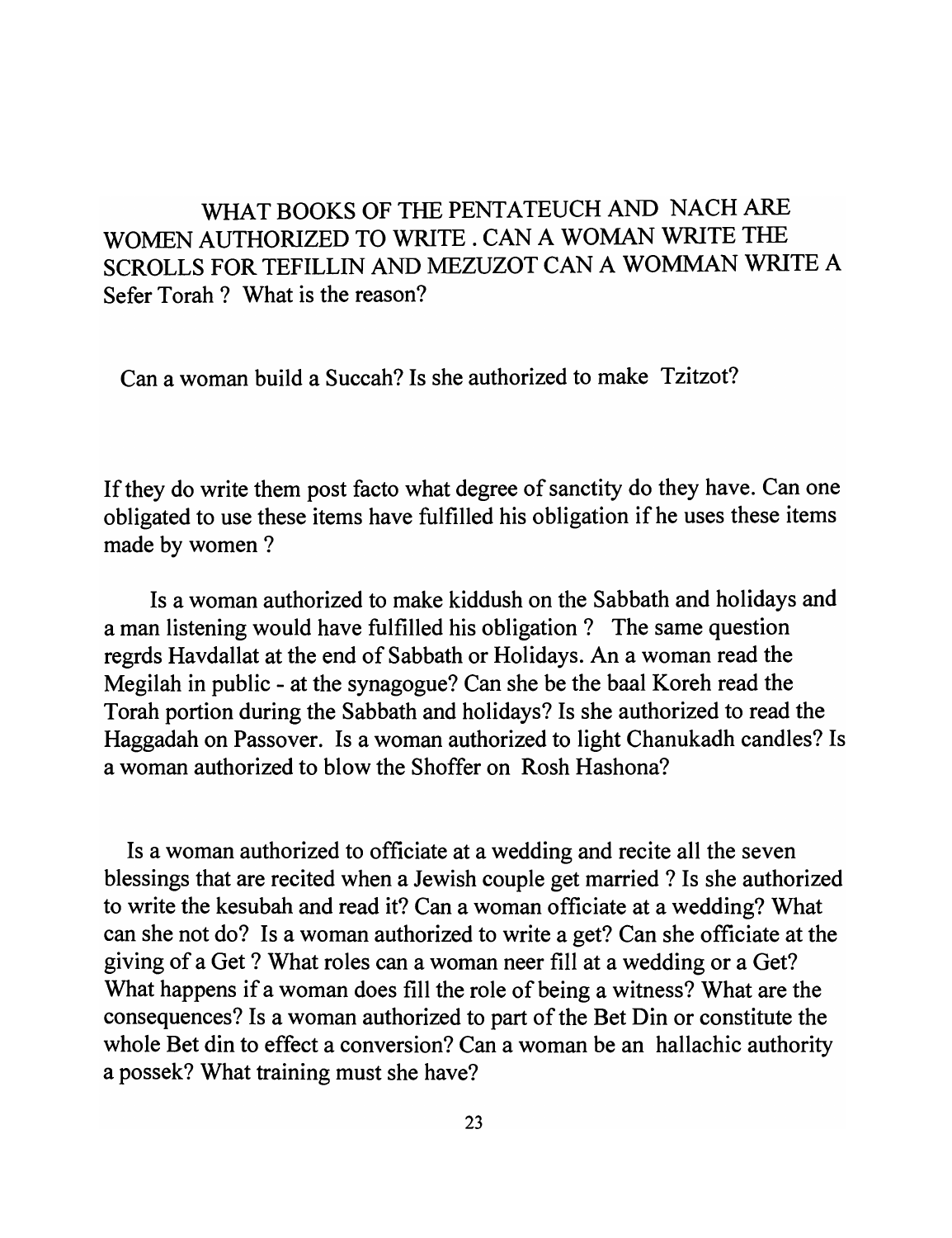A 11 the above questions also are relevant regarding one who is blind and uses braille to read or types using braille. Or else an individual who is deaf but can talk but he uses sign language. Are these individuals authorized to perform all the above mentioned functions we inquired regarding women?

#### RESPONSE

Every man who writes the scrolls for Tefillin Mezuzot and the Sefer Trah must believe in and observe all the Torah both Biblical and Rabbinical laws . Even if ob=ne in practice observes all the laws but does not believe in them he is disqualified ee Aruch Hashulchon and Mishm=NE Brura on Orech Chaim 39: 1 and Baer Holyoke from Mishne Brurah. Even if one is a skepic one is disqualified. One must have a clear belief in G-d that he is a pure unity He is infinite always existed exists and will always exist. G-d has no beginning and no end He is infinite. He is omnipotent omniscient-infinitely wise. Ipso facto in effect we are saying that G-d can never have these attributes and at the same instant possess or ever possessed the attributes of a human. If G-d is cold He can not be hot.. If He is alive He can not be dead. If He never had a beginning He can not be born. If He always existed He can never be born and can never die; other wise there exists a contradiction. As we know that there exist no contradictions to G-d We do not know what G-d is in essence But we do know what G-d is not. He is not finite He has no beginning and He has no end. Therefore G-d's present contains His past and future.. To attribute to G-d that he was born and died then was resurrected at some pont in history , as was done by 13 different ancient religions over the last 4000 years as I point out in my book The Metamorphoses of the gods, is a direct contradiction to the consistency of G-d. If  $1+1+1=3$  therefore  $1+1+1$  does not and can never be and never was  $=$ . 1 . We do not know what G-d inherently is ; but we do know what He is not. G-D is not inconsistent therefore He is intelligent and consistent. G-d does follows the Laws of the Torah that he created. Before creating the universe and all the worlds G-d created the Torah. The Torah is the blueprint used by G-D for creating the universe both the spiritual hshomayim and the physical universe -hooretz 1m 10 berisi chukos shomayim veoertz 10 samti . If it was not for the Torah I G-d would not have created the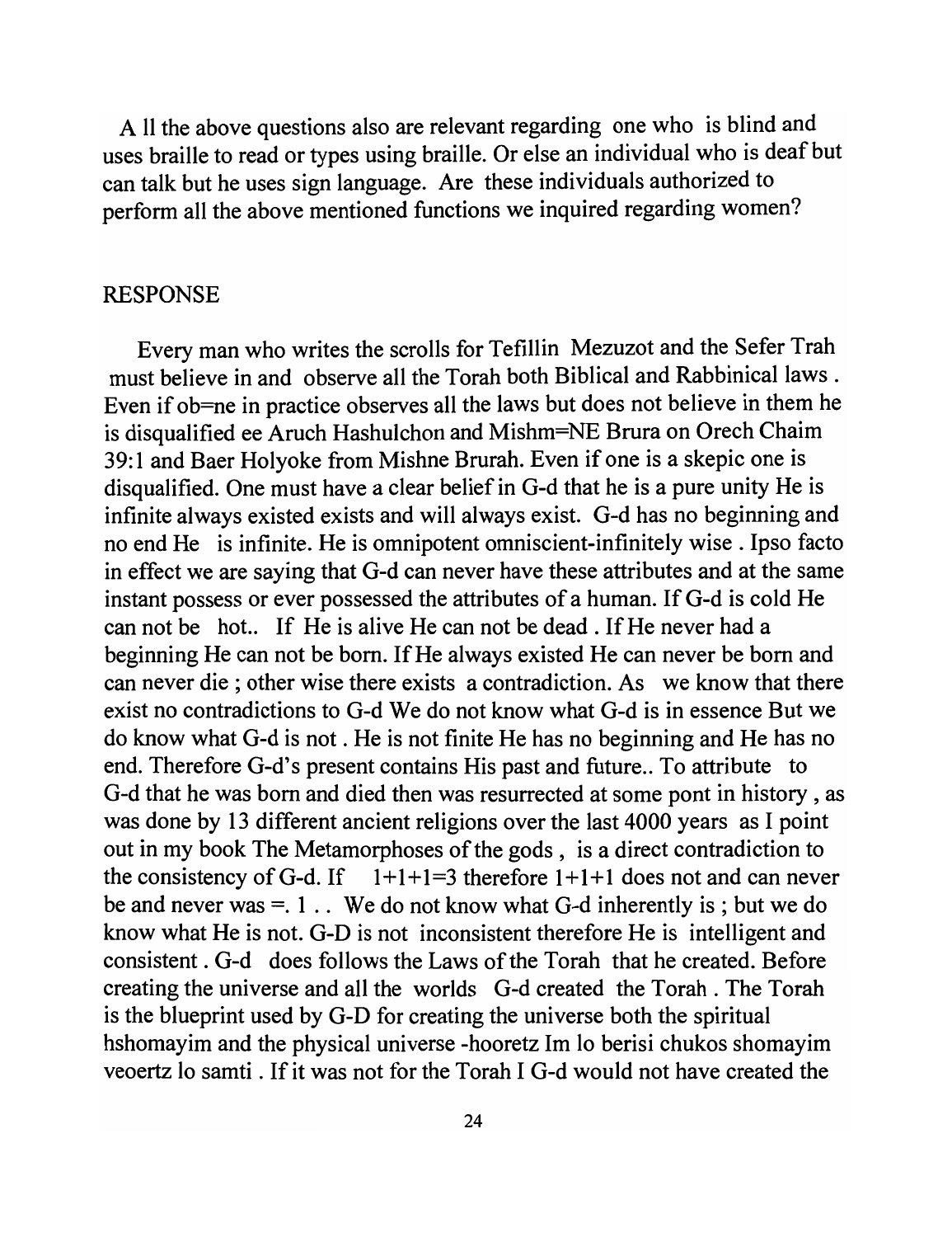laws of heaven and earth -Tehilim . Thus G-d created the Torah that spells out the purpose of creation-the observance of fundamental principles as well as to the minute detail mandatory for the survival of the spiritual as well as physical survival of the humans that he planned to populate the world that he created. G-d himself follows all the Torah G-d. G-d Also wears tefilinaccording to the Talmud.

Thus G-d does not behave in a contradictory manner. G-d does not assume the mantle of G-d and at the same breath assume the mantle of human with all the limitation of a human. G-d is not the father and at the same breath is born in the womb of a married virgin. G-d who is all powerful can not be crucified by stupid humans. Such a concept is a contradiction in terms. If the one crucified is God no mortal could hurt him. If they could kill him he is not G-d. If G-d is totally independent and does not need any thing from anyone Then obviously no one can harm him, and of course can not kill him. If stupid man can kill G-d then the one killed is not G-d

The above or very similar story is found in the religions of all the Mystery Middle Eastern and Eastern religions. A similar story appears in the ancient Egyptian Persian Hindu Buddist Phonician religions. All of them had similar rites .

All ancient Middle Eastern religions have a similar story of the Son's birth execution by crucifixion and resurrection.

G-d impregnates a married virgin. When the Son gets older he fights with the elders of the community. He becomes a threat to the power base He is tried found guilty and is crucified. He remains dead for three days. Then he is resurrected and flies to heaven where he unites with the father and joins a trinity of God Son and Holy Ghost or another union of four five six or many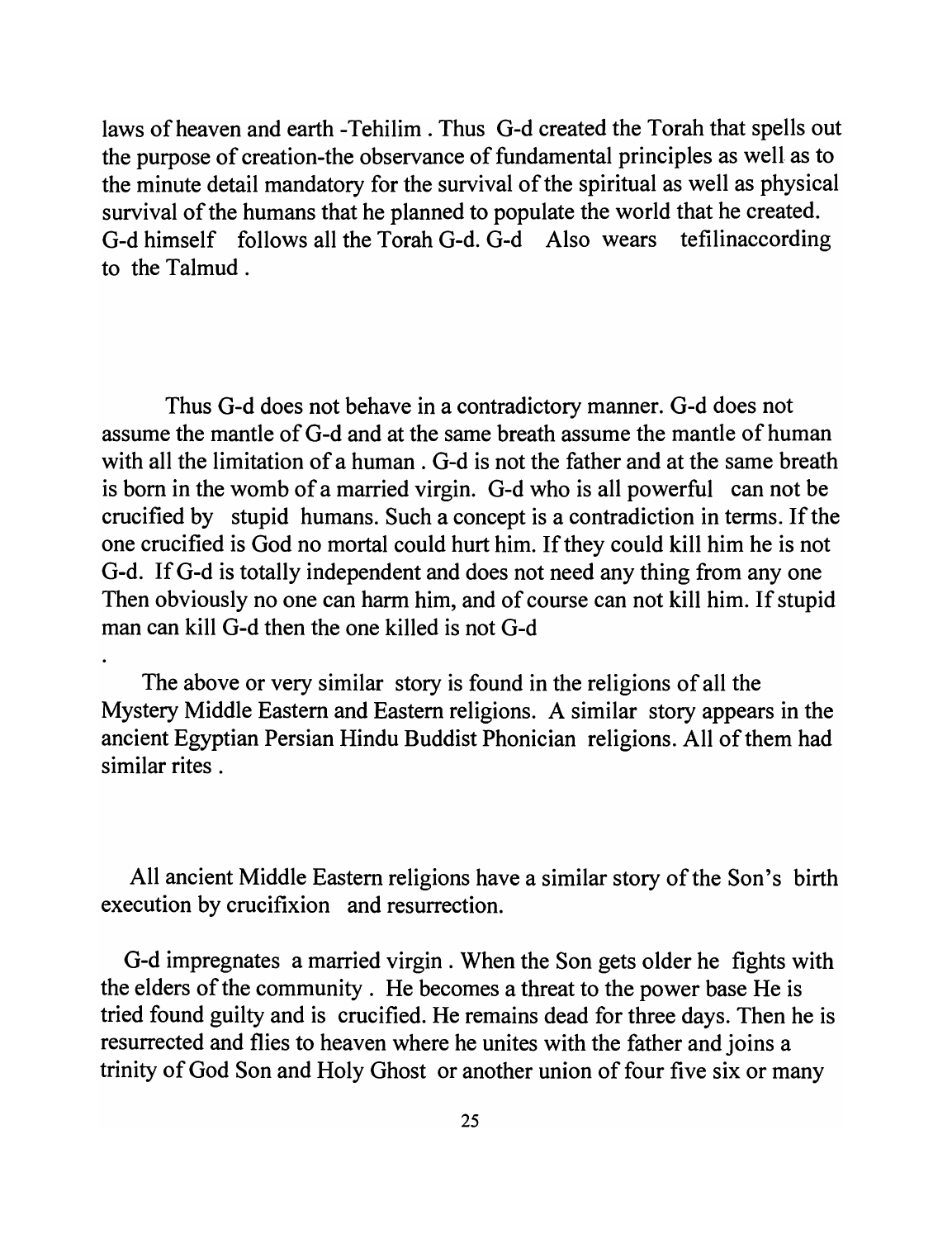more Gods Goddesses and Holy Ghosts. Each of these entities has separate attributes and at the same breath is united with the Father.

See Rammbam on his commentary to Sanehdrin end of Chapter 10. SEE Aruch Hashulchon Orech Chaim 5:1-4 .. The Jew recites the Jew recites the Yigdol prayer when he arises in the mourning that summarizes the 13 principles of faith above mentioned. At the conclusion of the prayers he also recites the full text of the 13 principles of fath. I have compiled a commentary of these 13 principles further on in this book. They also appear in the introduction to my book volume 4 the war against the Jews 325-2008

"And you shall be very vigilant in your life for you have not seen any image the day that G-d spoke to you from within the fire' Parshet Vveschanon-Devorim - Deuteronomy 4 :15. Joshua 23:16 "Perhaps you will become corrupt and you will build an idol of an image of a male or female" Deuteronomy 4:15" The image of any animal that is on the earth the image of any bird that flies in the heavens" Ibid  $4:17$  Ezekiel 8:10 The image of any reptile of the earth the image of of any fish or sea mammals that are in the waters underneath the earth "Ibid 4:18 "Perhaps you lift your eyes toward heaven and you will see the sun moon and stars all the majestic creatures of the heavens and you will become corrupt and you will bow to them and worship them etc " Ibid 4:19 " You shall be very vigilant not to not to make any idols images of what G-d has instructed you"-Ibid 4 :23 Samuel 2 6 :12 " Do not forget the covenant that G-d your G-d has contracted with you"Ibid 4:23 "For has G-d taken from the the iron prison of bondage in Egypt in order that you become his nation and inheritance as this day" Ibid 4 :20 Kings 1 8:51 Jeremiah 11:11, 12, 13.14, 15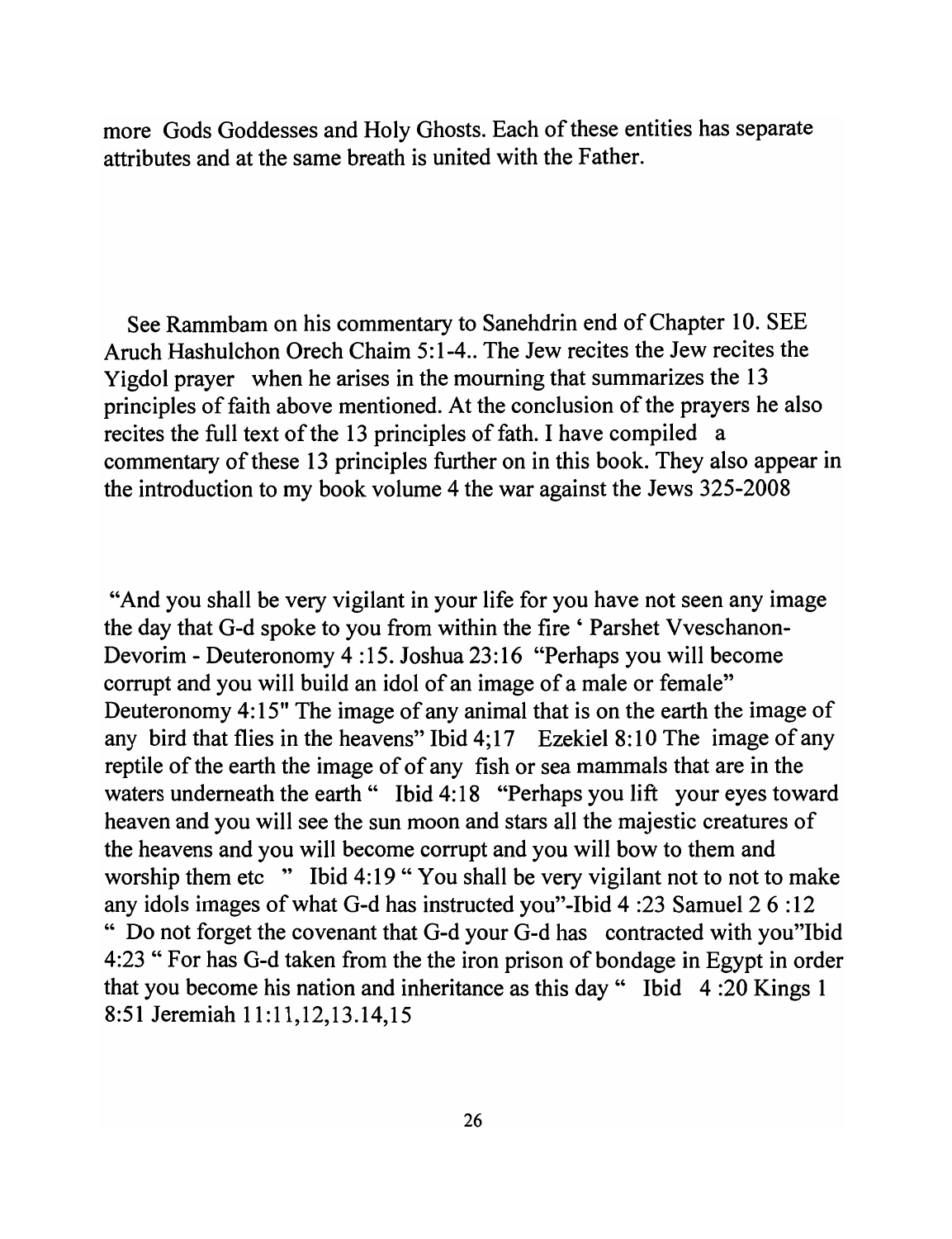"For G-d is not man that he lies and is inconsistent" Parshat Baale in Bamidbar- Numbers 23:19; " For the Eternal G-d of Israel does not lie and change his mind for He is not a man who changes his mind "- Samuel I -15 :29 "For I G-d do not change my mind and I have preserved and saved from annihilation the Jewish people" Melachi 3:6 Therefore contradictions never can exists or ever existed or will exist regarding G-d's attributes. At revelation at Sinai G-d told the Jews all these facts. See Exodus 20: 1-4 and Deuteronomy 5:7-9 regarding the Ten Commandments. Thus G-d never possessed the attributes of a human.

Anyone who thinks differently is disqualified from writing the scripts of tefilin Mezuzot or the Sefer Torah. See Orech Chaim 39:1 Aruch Hashulcon 39:1 and 5:1

Anyone who questions the revelation or the truth of all the Torah or the binding character of the entire Written and *lor* Oral Torah the Talmud as summarized today in the Shulchan Aruch is disqualified from writing the scrolls of tefilin mezuzot and A Seffer Torah. As a matter of fact such a man should not be given an aliyah because the blessing that he makes is in vain, The reason is since he does not believe in G-d. Or at best he does not believe that G-d gave the Torah. Or else he does not believe that G-d obligated Jewish men to observe all the MItzvot While Jewish women are exempt from all Mitzvot that are regulated by time. Jewish women can however elect on their own. To observe all Mitzvot. Mishne Brurah Orech Chaim 17:1, 39:1 70: 1 If some one denies all this he is disqualified to be a scribe. Women can not write the scrolls of tefillin because only one who is obligated to wear tefillin can write the scrolls. It states in the Torah regarding tefilin -ukeshrtem ukesftem -you shall bind the tefillin on your hand and you shall write the scrolls of the tefillen. One who is obligated to wear tefillen can write the scrolls. Since women are not obligated to wear tefilen women can not write the scrolls. Tefilin are time regulated. A man can only wear them during the day not at night; only during a week day not during the Sabbath or holidays. Therefore, a woman is exempt from donning tefilin. Likewise a woman is exemp from wearing tzitzit because tztzit are worn only during the day not at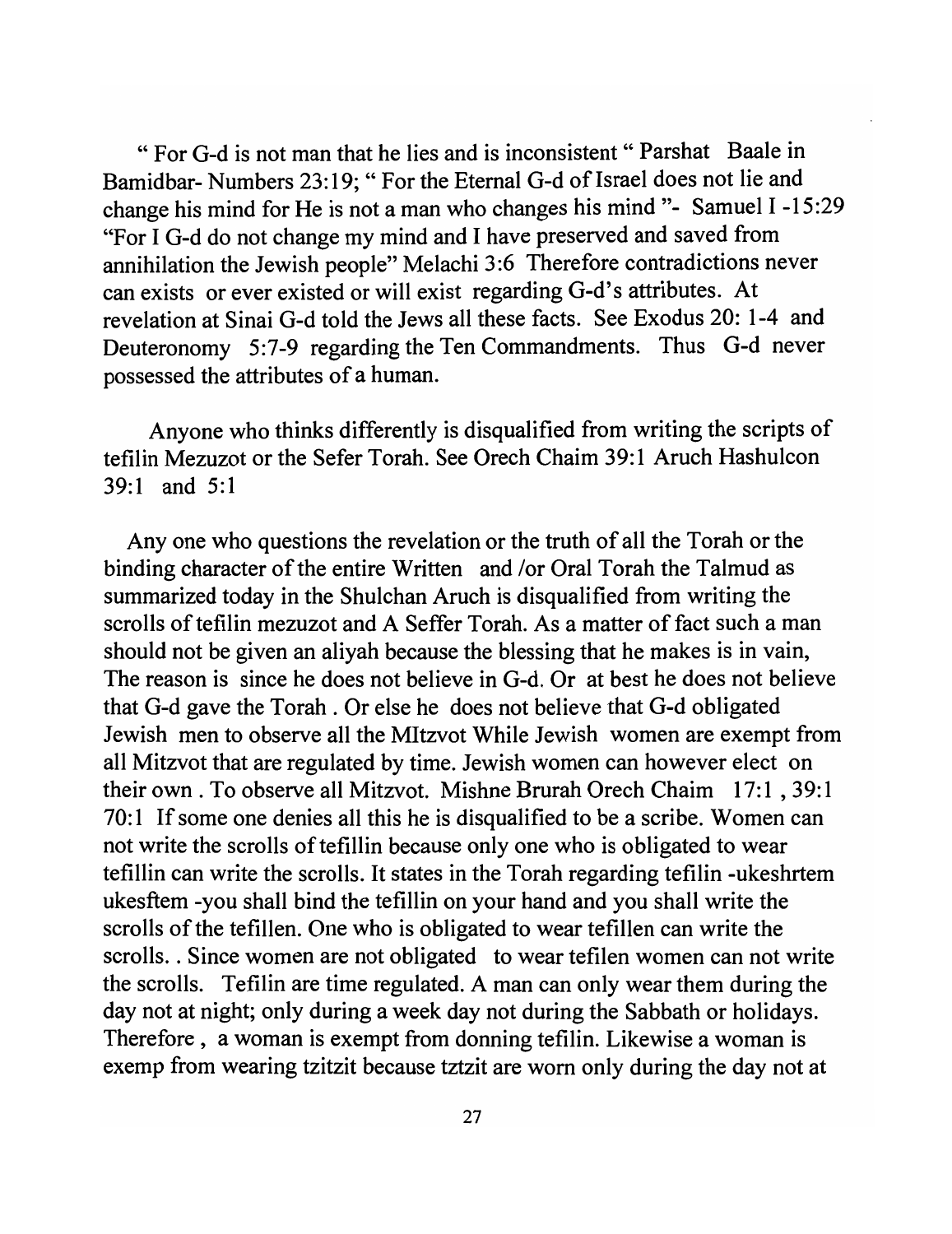night. Shulchan Aruch Orech chaim 39:1 and 17:1 .Since the scrolls of mezuzot are the same as the scrolls of tefilen women can not write the scrolls Auch Hashulchon Orech Chaim laws of writing Megillah . However a woman is authorized to write the scroll of the Megillah . See Aruch Hashulchon 691 :3 Likewise she can write the scrolls of all the Prophets that are read in the Synagogue See Orech chaim and Mishne Burah and Baer Holyoke and Share Tsuvah 691. Women do not officiate as the baal koreh reader of the Torah nor do they officiate as the reader of the Megillah. Auch Hshulchon 689:1 and 5 The reason given is because it is not koved hatzibur. We interpreted in chapter 3 koved hatzibur to mean that the congregation would suffer embarrassment if some members would be sexually excited would women be the readers or if they are given an aliya.

We pointed out that post facton the Binas Odom -the Chai Odom arules that praying in the presence of a married woman whose hair is not covered is no more than a Rabbinical violation. Chofetz Chaim Mishnah Brurah and zAruch hashulchon Orech Chaim 75:1

Women can read the Torah and a Megillah for other women but NOT for men. Women can blow the shoffer for other women but NOT for men. The reason is because hearing shoffer is a Mitzvah regulated by time. Only on Rosh hashanado we have the Mitzvah, A man is obligated to blow or hear a shoffer not a woman. The law is that one can fulfill the obligation for an other if one is obligated one self. However if one is not obligated one can nor fulfill the obligation for an other. Since women are not obligated to blow the shoffer they can not blow for men. But they can blow for women who share the same level of electing to hear the shoffer as they themselves have. Aruch Hashulchon Orech Chaim 589:1,2.3 10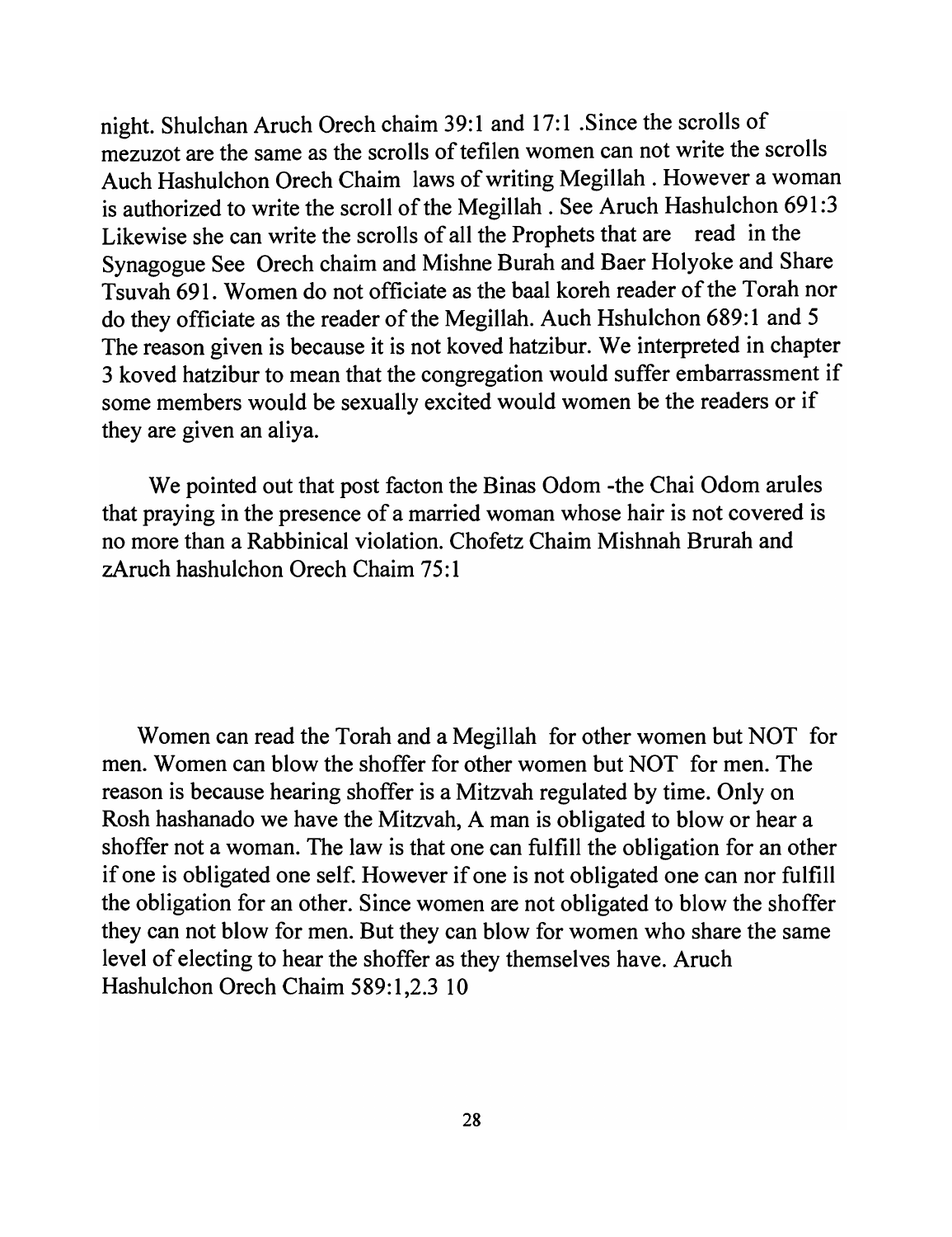Women can however make Kiddush on Shabbot amd holidays for men and women because both men and women share equal responsibility and obligation to make kiddush. Aruch Hashulchon laws of Kiddush .271 :5,6 ,7,8.

The concept that women can not write the scrolls of tefillin a mezzuza or the scrolls of the Torah read in the synagogue on the Sabbath Holidys and week days Monday and Thursday and on fast days is in no way discriminates against women. As mentioned earlier above the reason is because women are exempt and not obligated to observe all Mitzvot positive Commandments that are time oriented,

The Biblical Moshe Rabenu Moses our teacher prior to the Historical event of Revelation at Mt. Sinai 3500 years ago was not obligated to wear tefilin. The Talmud states that Moses , never the less did wear tefilin.

The question is posed if the scrolls of the tefillin that Moses wrote before the Torah was given when Moses was not obligated could be used by Moses after the Torah was given after Revelation at Mt. Sinai?

The answer given is definitely not. Because Moses prior to the giving of the Torah was not obligated to wear Tefinin. Therefore the scrolls Moses wrote are not Kosher for Tefilin once Moses becomes obligated to wear Tefilin Moses and all other Jews once they became obligated to were tefilin every day were forced to write other scrolls.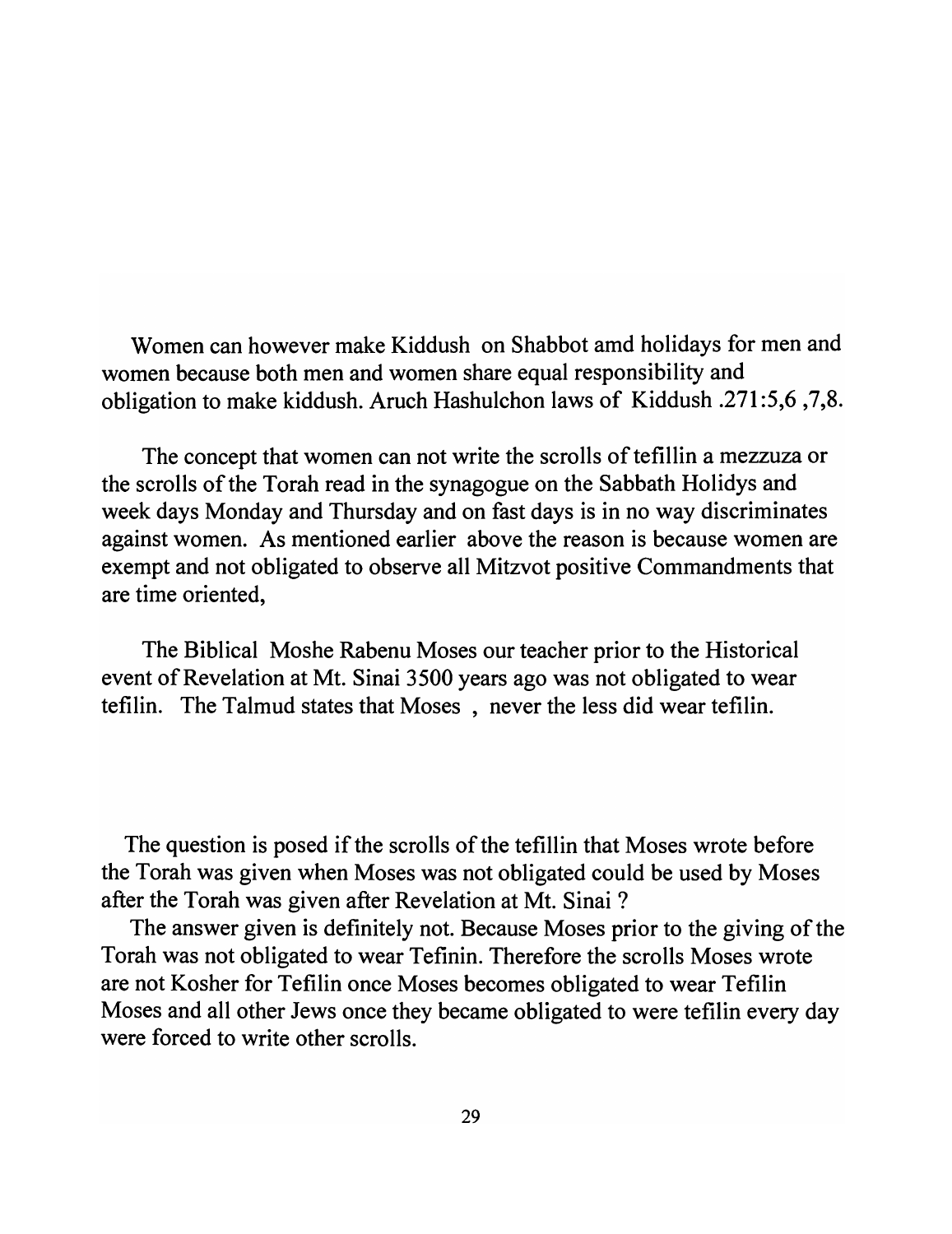Thus if a woman today elects to write the scrolls of tefillin other women who elect to put on tefilin cannot use these scrolls They are in the same category as the Biblical Moses 3500 years ago. Likewise if women elect to write a Sefer Torah other women today can read the Sefer Torah as part of a women's Minyon. The Minyon need not have ten women. There exists no number. One woman or a million women are the same. Moses used the scrolls ofTefillin he wrote prior to Revelation because there existed no other scrolls However today scrolls of tefillen exist written by men who are obligated to wear tefilin. Therefore even women, if they elect to don tefillen, who are not obligated to wear tefillen can not use scrolls written by women.

However Scrolls of a Sefer Torah written by a woman are different. According to the ruling of Rambam Laws of Sefer Torah chapter1:1 and commentary of Kesef Mishne ibid. the whole Rabbinical Mitzvah of reading the Torah in the synagogue is that Jews hear the message of the portion that is read. How the Scroll is written is important only ab initio. Post fact it does not matter. In case of hardship we will permit a scroll that is not written according to the law to be used. A Scroll not written in accordance to the law -eg written by one not obligated like a woman or a non Jew or Moses prior to Revelation has the sanctity of a printed Bible. See Aruch Hashulchon Laws of Sefer Torah Yoreh Dayoh part II Orech Chaim part I.

Thus a scroll of Toarh written by a woman can be used post fact or in case of hardship that no other scroll exists. . Plus the fact that reading of the scrolls in the synagogue is no more than Rabbinical; while donning tefillen and putting on a Mezzuzah are Biblical.

Likewise women can make havdalleh Other authorities hold that they can not make havdaleh even for them selves.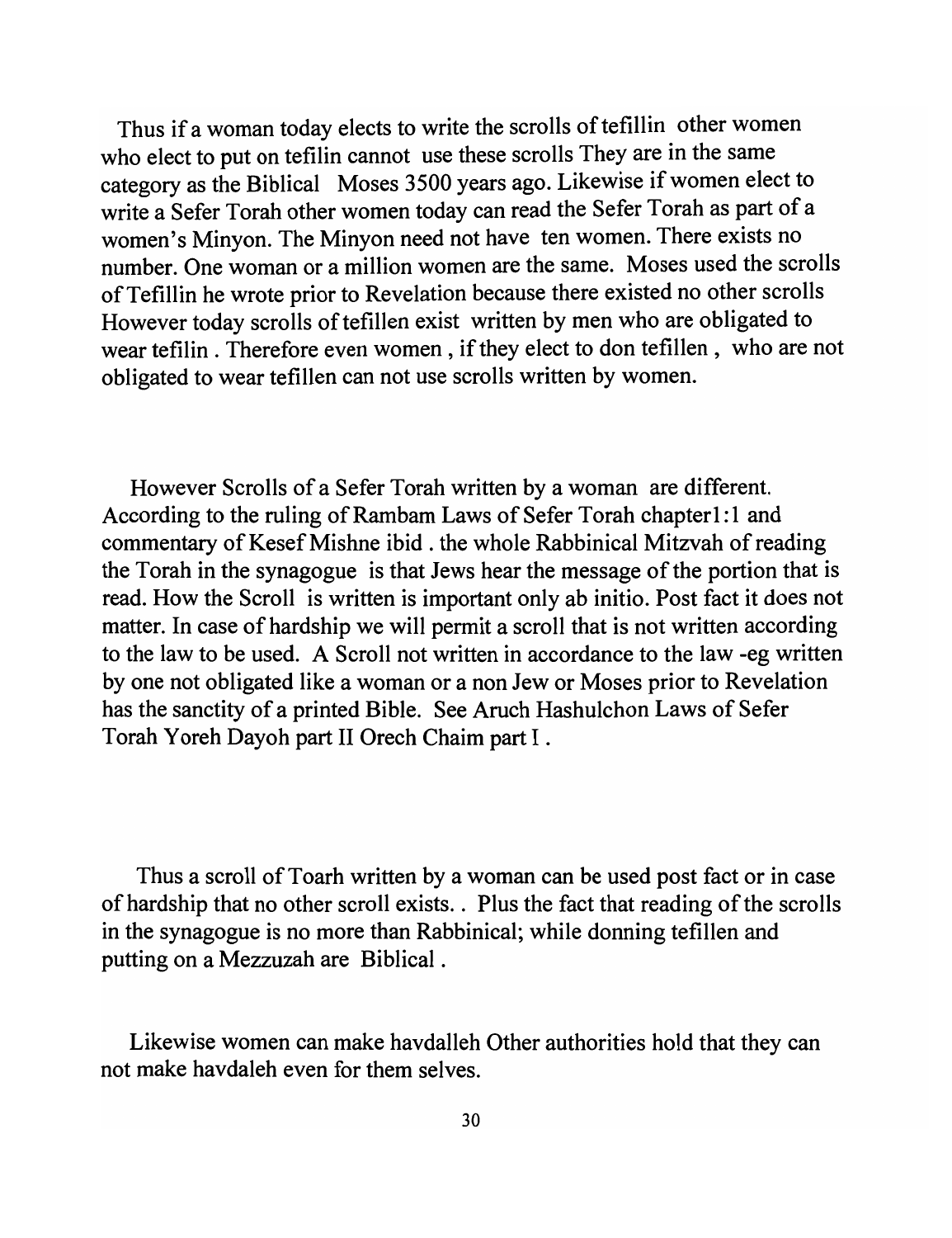A woman can officiate and recite the seven blessings and write and read the kesubah at a wedding. A woman can not function as a witnesses. That is a Divine Law. A woman is authorized to be the scribe and write a bill of divorce. If a woman has mastered and observes all the four parts of the Sulchan Aruch she can officiated as the Judge the dayan and give Giten Jewish divorces .. However again a woman can not be a witness. That is a Divine law. 99. percent of Jewish men are also not competent to be witnesses for different reasons .as I have elaborated in my book Vo;ume 1 Responsa on four parts of the Shulchan Aruch chapter 1:13

A blind person and one who can speak but not hear is obligated as any other Jew to perform all the Motzvot. Shulchan Aruch Orech Chaim 17: 1 Aruch Hashulchon 55:12 and laws of Shoffer. Mishne Brurah Orech Chaim 17: 1 and 70. There fore a blind person can blow the Shoffer and officiate as the cantor.. Chai Odom laws of prayer 30:1 The congregation will have fulfilled their obligation. Only if there is no one else in the congregation who can read the torah can a blind man use a Chumosh with Braille to read the portion of the week. In a congregation that every one is blind of course they would all use Braille. . We would rule like the position of the Rambam that the thrust of the Mitzvah is reading the torah. Regardless if we read from a Scroll written in accordance to all the laws or we read from a Chumosh. The Pentateuch written in Braille certainly qualifies. The same is true with the Megillah on Purim written in Braille..

A person who can speak but not hear can be the cantor and reader of the Torah and Megillah.Aruch Hashulchon Orech Chaim 55:12 Chai Odom laws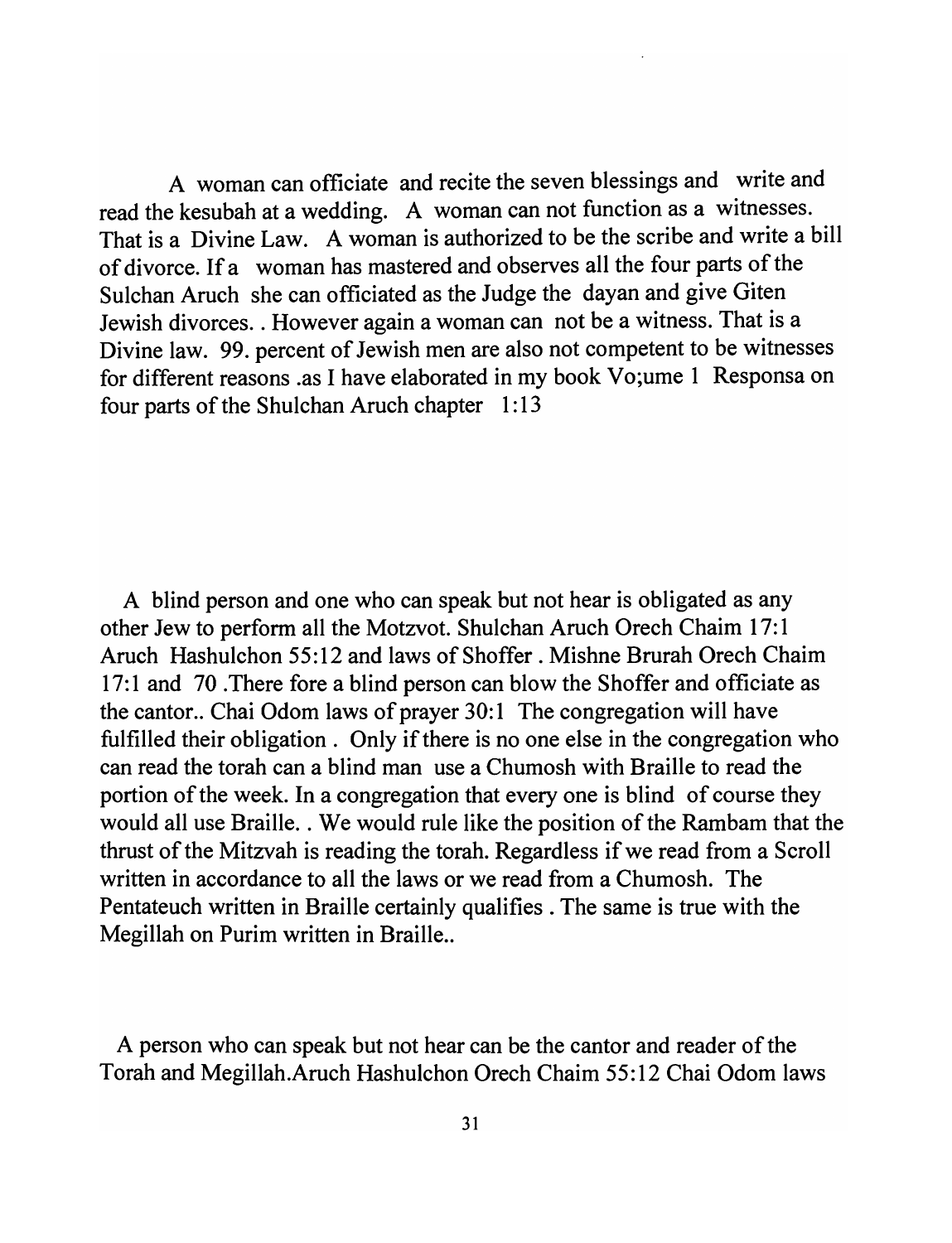of prayer 30:1 If there are other deaf people in the congregation some other people can sign -use sign laguage to communicate with the other deaf people and translate to them tthe contents of what is being read. Using sign lamguage is the equivalent of reading to them the Torah. Like feeling Braille is to a blind person sign language is to a deaf person. The same is true for the Megilla that is being read on Purim ,as well as, on the Sabbath. when they read the portion of the Torah. A deaf person can blow the shoffer . Other deah congregants can likewise blow the shoffer. Even though they can not hear they still can blow. So they observe the Mitzvah in that manner. Aruch Hashulchon Orech Chaim 589: 4,5, 6. Misnne Brurah Orech Chaim 17:1, 55:1 Chai Odom 30:1 Aruch Hshulchon laws of blowing of Shoffer 589 :7 at end. Rosh Hahona 29a. Migilla 19b. Berochos 14a . Only when a person can hear and speak must he hear what he recites and hear the blowing of the shoffer. However one who can not hear but can speak is obligated to recite the haggadah recite the megillah and blow shoffer even though he can not hear what he/she is reciting or blowing.the shoffer.

Women as well as blind person and a deaf person can recite the haggaddah and others who listen will have fulfilled their obligation since they all ar obligated equally.Aruch Hashulchon Orech Chaim 271:5 and 589:3

A blind person can recite the seven blessings at a wedding. He can not be a witness since he can not see what is being given the ring by the groom to the bride. A deaf person can recite the seven blessings and also be a witness at a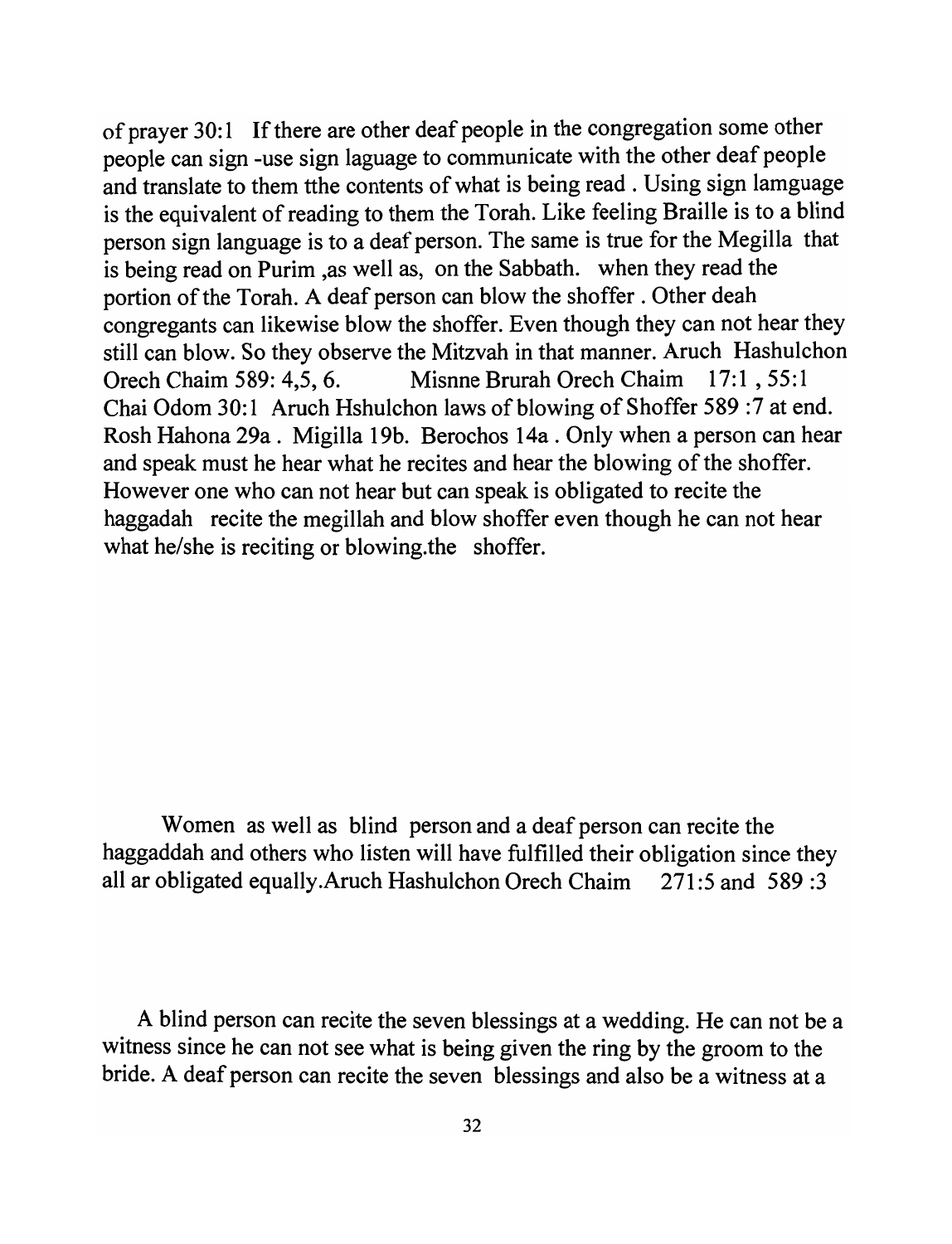marriage or a divorce. He can officiate at both if he has mastered and observes all the laws of the four parts of the Shulchan Aruch. The same applies for a blind person. As mentioned earlier a woman can officiate as a dayen as an authority posek rbiter judge of Jewish law provided she has mastered and observes the four parts of the shulchan Aruch. Such a task take 10 years of intensive study of the Talmud and commentaries and the four parts of the ShulchanAruch ith all the respions. That is the beginni9ng. Then it takes life time to perfect one self. As a dyan he will appoint a tribunal of three men to make conversions. She will not officiate at conversions because there exist authorities that requires the Bet Din to be witnessesthat the conversion occurred. By Divine law is disqualified. To be a witness.

A person who is a deaf who attends a special school and is taught to communicate has the status as a normal person and is obligated in the observance of all Mitzvot and observance of all lavim. See Responsa Divrei Chaim Rav Eliashov in Responsa of HallaCah also Rav Moshe Feinstein and my book Sanctity of life volume 2.

Thus the Torah does not discriminate between the sexes other than being a witness. If a woman is a witness in a marriage there exist no consequences. The couple are not married. If they have children the children are legitimate Children born out of wedlock are legitimate. Of course we want all couples who live together to be married regardless if they do or do not have children..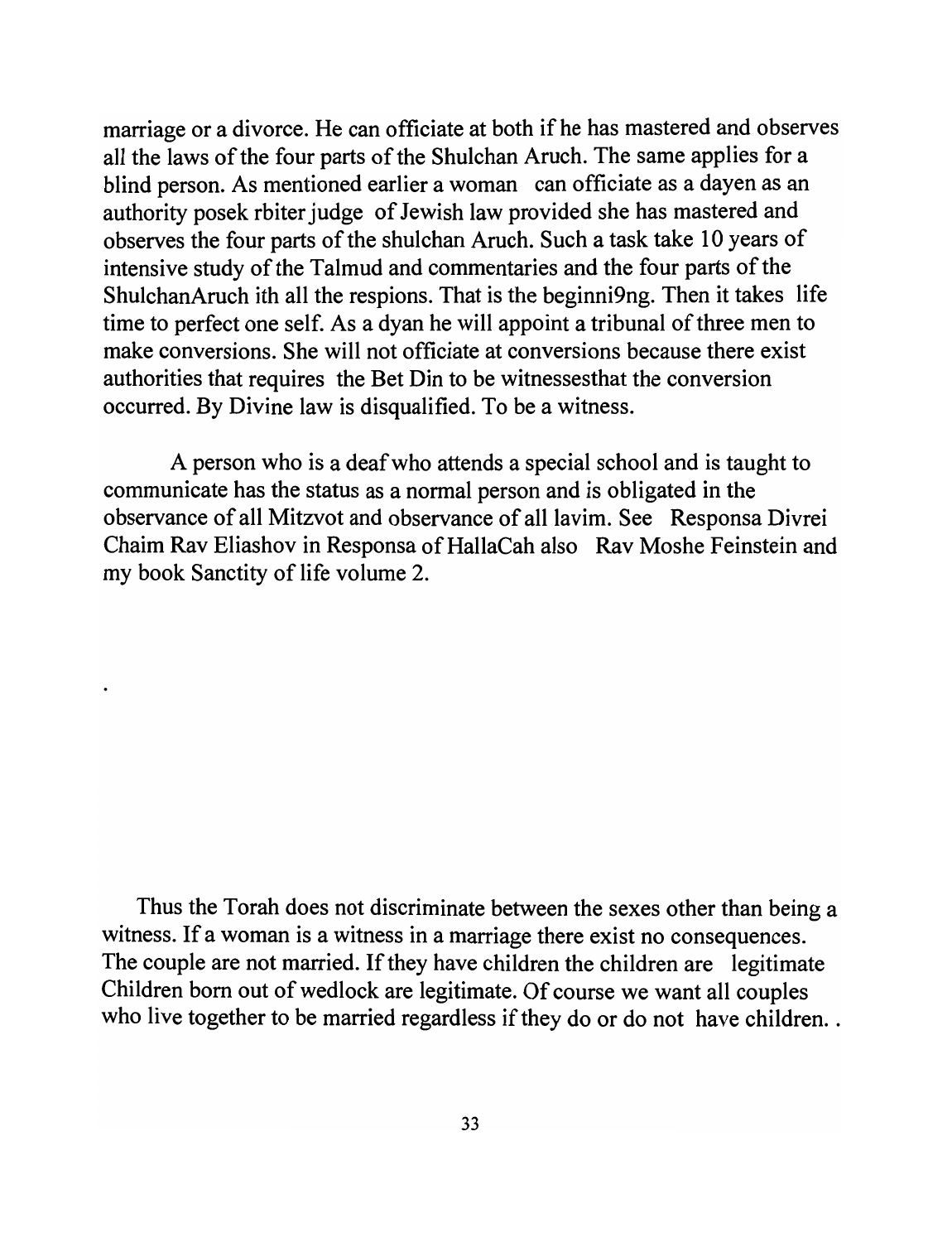Ifwomen act as witnesses at a Jewish divorce a Get there is no Get. If the woman has no Jewish divorce nor an annulment that I discuss at great length in my Book 10 gets pregnant and bears children the child or children are mamzarim illegitimate. They can not marry other Jews. This is Divine law and can not be abrogated. Such is the will of G-d.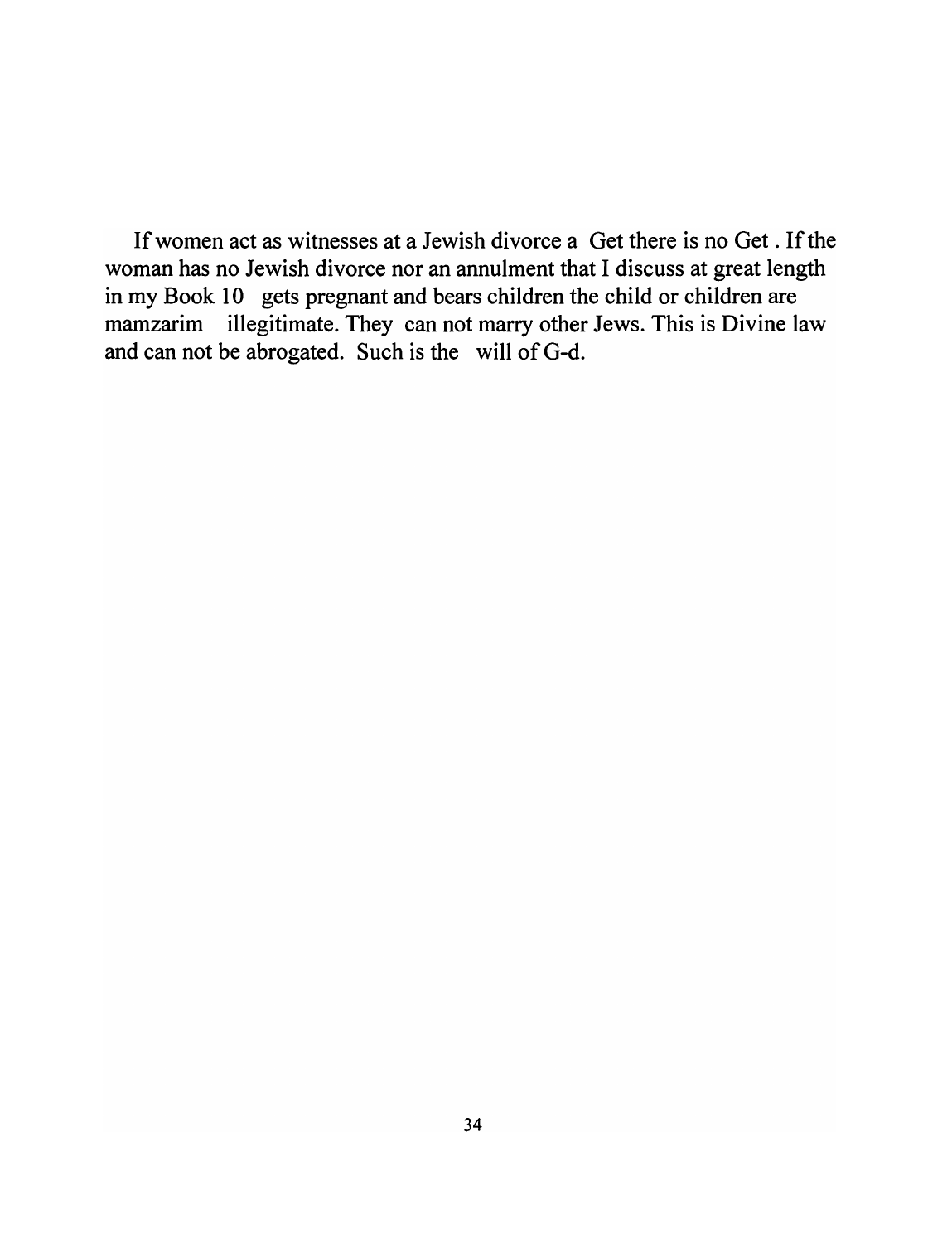**MOSHE EMET** 

## VETOROTO EMET

## RESPONSA ON FOUR PARTS

 $\mathbb{R}^2$ 

# OF THE SHULCHAN ARUCH

# EVEN HOEZER CHOSHEN MISHPOT VOL III YOREH DAYOH ORECH CHAIM VOL III

by Moshe Siselsender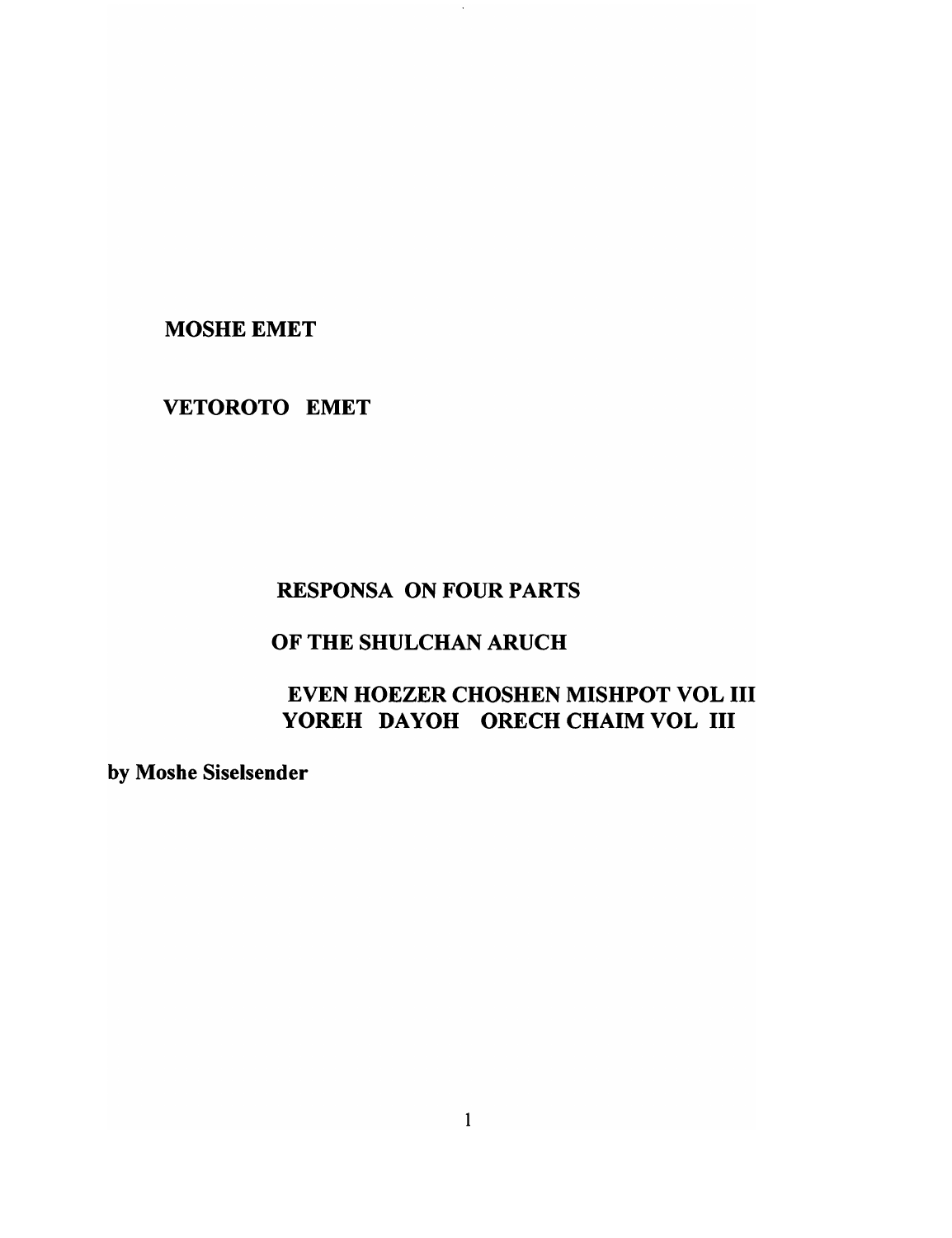## Chapter 20

#### JEWISH WOMEN IN HALACHA-JEWISH LAW

G-D dictated as Halacha Moshe Mesinai in the Oral Law that dictates the foundation of Jewish Law that Jewish women are required to observe all positive Mitzvahs commandments and negative lavim prohibitions the same as men. However women are exempt from observing those mitzvohs ese shezman gromo those positive commandments that Have time limitations. Thus women are exempt from the Mitzvaot of lulav and esrog and sitting in the Sukah on the holiday of Sukot since these mitzvot are precipitated by the occurrence of the holiday of Sukot once a year. Likewise women are exempt from blowing or hearing the shoffer on Rosh Hashana. Again the reason is because the Mitzvoh is precipitated by the occurance of rosh Hashana-once a year. Women likewise are exempt from putting on Tefilin and Tzitot because these Mitzvot are viable only during the day and not at night.

What happens if a Jewish woman even though she is exempt from observing the above mentioned Mitzvot never less on her own volunteers to observe them does she receive Divine reward? The answer is yes. Not only is she permitted to observe Mitzvot Esse shel hazman gromo , but she also should make the blessing that men make when observing the Mitzvah. This is the position of Ramo on Orech Chaim chapter 17, who follows the position of Rabbenu Tam onTosphos Eruvin 96a divre hamatchil Michel bas Shaul; Tosphos Rosh Hashana 33a divrei hamatchil -Ho ;Raaved on Rambam Tzizit 3:9 • This is the position followed by Ashkenazim. See Aruch Hashulchon Orech Chaim chapter 17:1,2,3,4. The position of Rambam Tzitzis 3:9 and Bais Yoseph followed by Sefardim is that the Jewish woman should not make a blessing.

The only exception to the above law is that Jewish women do not put on Tzitiz See Aruch Hashulchon Orech Chaim chapter 17:3 and Tefillin Aruch Hashulchon Orech Chaim 38:6. This is based on Yerushami Brochot chapter 2:3 page 14 Michal the daughter of King Shaul the wife of King David did don tefillin every morning. There exists a dispute among the Rabbis if the rabbis agreed or opposed what Michel the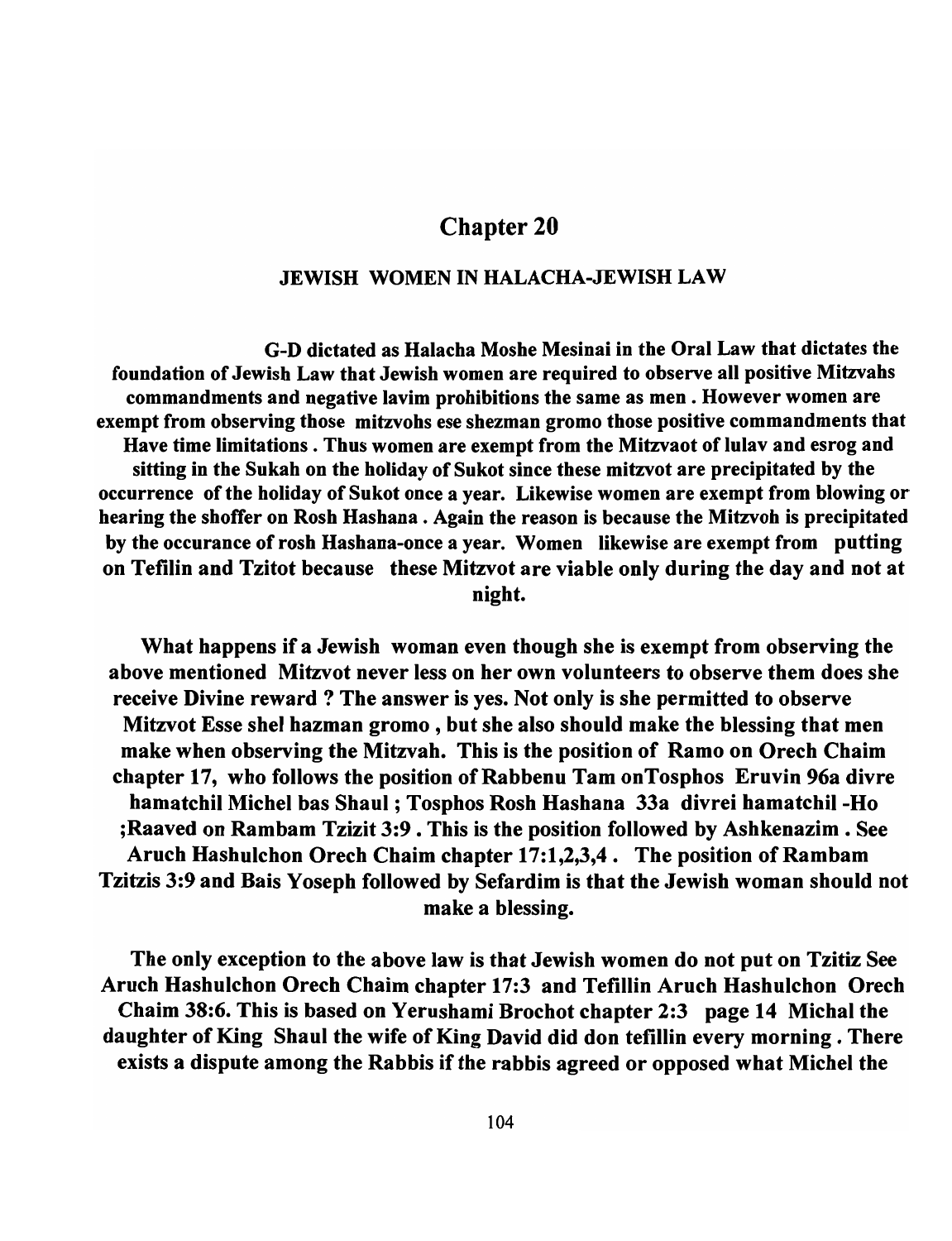daughter of King Shaul did. Likewise the wife of the prophet Yonah went to the Holy Temple at Jerusalem three times a year. Again women are exempt since this Motzvoh is triggered by time. Again there exists a disputes if the Rabbis agreed or disapproved. It appears that both Michel the daughter of Shaul and the wife of Yonaih consulted and followed the ruling of those Rabbis who approved. In my Responsa on Four Parts of the Shulchan Aruch vol 1 chapter 2 I discuss the fact that King Shaul had his Rabbinical court annul the marriage of Michel to David. Michel married another man. Then when David came into power, he had his Rabbinical Court annul the second marriage of Michel and he married Michel again. This Halachic matter is shrouded in dispute. Nevertheless King David relied on the rulings of those Rabbis who agreed with him. So, too Michel and the wife of Yonah relied on the rulings of the Rabbis who agreed with what they did.

The Babylonian Talmud Ervin 92a cites the opinion of those rabbis who permit women to don tefilin as well as those who oppose. The Jerusalem Talmud likewise cites the opinion of both schools. The halacha follows the decision that women should not don Tefilin or put on a tallit with Tzitot. There exists an opinion that the reason is because Tefilin and Tzitot are considered male garments. Neither men nor women are permitted to wear the garments of the opposite sex. This is a negative prohibition. However if a tallit would be designed only for women then according to Rav Moshe Feinstein in Igrot Moshe vol 4 , women would be permitted to wear such a talit.

However no authority exists that permits women to put on tefillin. However since men do not don Tefilin the whole day the way they used to thousands of years ago it is questionable to state that tefilin are now considered a male garment. Furthermore the source for this statement is allegedly an interpretation of Targum Yoneson . Many authorities question the authenticity of such authorship. See Yitzchok Yoseph -son of Rav Avadia Yoseph- Otzer Dinim leisho Ubat. The decision nevertheless is that women do not don Tefilin. Aruch Hashulchon Orech Chaim 38:6. What happens if women defy such a ban and on their own do put on tefilin? They at most are in violation of a custom. There exists no Biblical or Rabbinical violation other than acting in a conceited manner. The person who wears Tefilin must have pure thoughts and be very strict about their personal hygiene. Otherwise he is not permitted to wear

Tefilin. Men must put on Tefilin so they take a chance that they will fulfill these requirements. Women are not obligated to put on Tefilin, So why take any chances.? If these requirements are not met there exists a great sin, Aruch Hashulchon Orech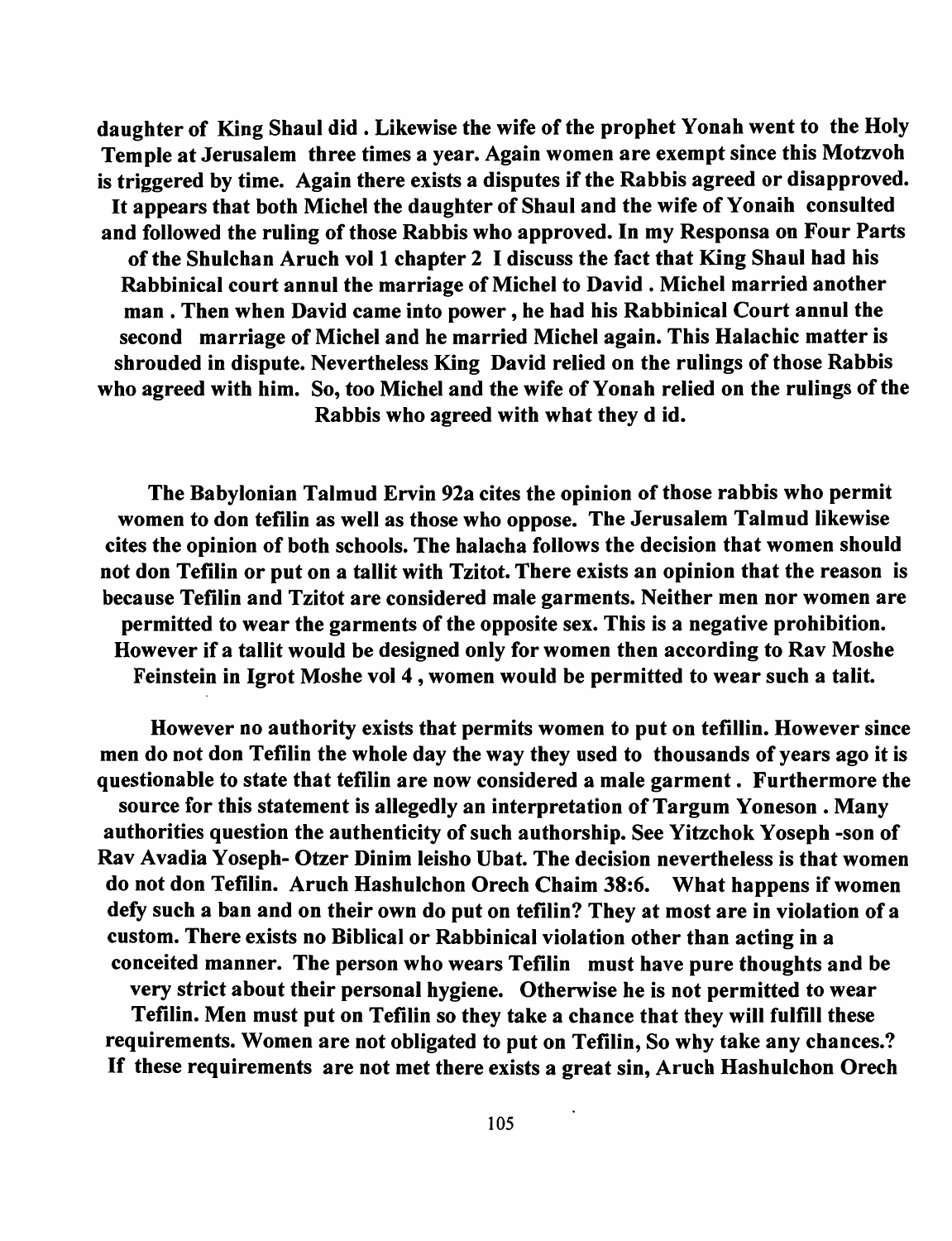#### Chaim 38:6.

The non Orthodox have the women don Tefilin and wear a Talit. Of course I oppose all innovations of the non Orthodox. However I personally believe that in this situation the women encourage the men to also don Tefilin and wear a Talit, that they would not have done otherwise. Thus even if the only time that both men and women don Tefilin is Sunday, it is worthwhile. Because one violates certain laws in no license to abrogate all laws. See Rambam Tefilah 15:6 ,7 , who rules that a Kohen who is not religious should nevertheless bless the congregation. He should not refrain from observing the Mitzvoh of blessings Jews, even if he does not observe other Mitzvot. One gets credit for every Mitzvah separately. It is not all or nothing.

Archuch Hashulchon rules in Orech Chaim 272:5 that women are obligated Biblically to make or listen to Kiddush on the Sabbath. They likewise are obligated to make or listen to Havdallah on Saturday night Aruch Hashulchon Orech Chaim 296:5. Orech Hashulchon in both places establishes a cardinal principle. In those areas that both men and women share equal obligation each can recite the blessing and will exempt the other. Thus women are permitted to make kiddush or havdallh and exempt the men and other women.The reason that women are obligated to make or listen to Kiddush and Havdallah is because they are obligated not to violate the negative prohibitions of Shabbot. So too they are obligated to observe the positive Mitzvot regarding Shabbot. The same applies for making Kiddush and havdallah on the holidays. The same applies for eating matzhot on Passover. Women must listen to the reading or read the Megillah on Purim and light candles on Chanukah because they also were beneficiaries of the miracle of Purim their lives were saved and on Chanukah women also were victims of the Greek persecution and ban on observance of Judaism. Any man or woman who violated the ban was killed. The Agadah -storyexists of Chanah and her seven children who died a martyrs death defying the edicts of the Antiochus the Greek King. According to the Netziv the Mashiv Davar Rav Naftali Tzvi Yehudah Berlin both the reading of the Megillah on Purim and lighting the Chanukah candles on Chanukah are Rabbinical. The Rabbis have discretion to make Mitzvot they decree obligatory on both men and women even though the Mitzvot are triggered by a specific event that is time regulated - a mitzvah asei shel hazman gromo. The Rabbis use their judgement if it is in accordance with public policy to include or exclude women. In the case of reading or listening to the reading of the Megillah on Purim and lighting the candles on Chanukah they made a judgement call to include them since women were also beneficiaries of the miracle.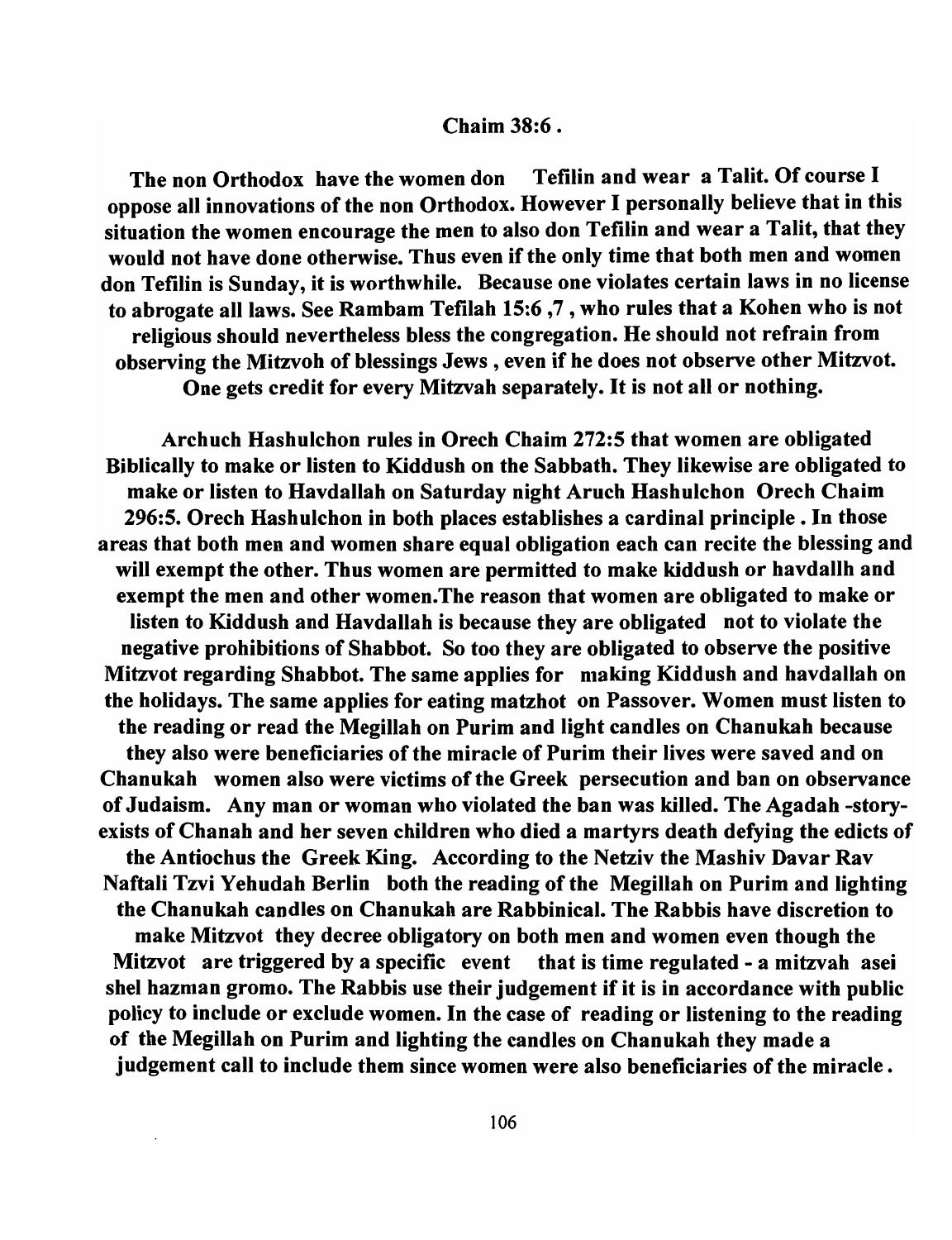However they forbade women to read the Megilah in public as the bal koreh in the synagogue because they wanted to ensure greater sanctity at the synagogue and lessen the occasion of precipitating sexual thoughts that could be triggered with a woman officiating and reading the Megilah as the baal koreh. The same reasoning prompted the Rabbis to forbid the calling to the Torah of women on weekdays and on the Sabbath and holidays. The same reasoning is true for having a mechitza- a separation between men and women when praying. The Babylonian Talmud Succot 51b records similar reasoning that motivated the Rabbis to enact a physical barrier a separation of the sexes at the Holy Temple in Jerusalem. This citation is the source for the Mechitza separation of the sexes in our synagogues.

The fact that women and men today are integrated at secular universities business and social events does not mean that the presence of women does not excite sexually men. To have a society with restrictions would be akin to the society of Saudi Arabia and Iran. However one can not compare being present at the university business and social events to one being present at the synagogue at prayer before the Almighty. Having sexual thoughts during prayer invalidates any prayer recited. See Orech Hashulchon Orech Chaim 75:2,2,3-regarding reciting the Shema in the presence of women who have any area of her body uncovered that should be covered. This includes when a married women is present who does not cover her hair. Ibid 75:6, 7. See also Even Hoezer 115and Zohar Parshot Noso as to the importance of married women covering their hair. The length of a woman's skirt or dress must be below the knee. She must not wear a tight dress or a dress that exposes her bosom or is tight fitting and the contour of her bosom is exposed. See Orech Hashulchon Orech Chaim 75:10. The length of the sleeves must be below the arm pit. See through dresses blouses are forbidden. Ibid 75:10. If a woman possesses such immodest clothes she must wear underneath another blouse that covers the area of her body that her blouse does not cover. When women sit separately from men in the synagogue that has a mechitza- a separation barrier -the fact that their dress does not meet the dress code will not invalidate prayers. The mechitza must be high enough that when women stand up the mechitza extends the entire length of their sholders. See Igros Moshe Orech Chaim laws of Mechitza. A woman must wear modest clothes that is not sexy even outside the synagogue. The type of clothes one wears signals the type of person one is. Immodest clothes that are sexy can arouse males. Many woman unwittingly transmit the wrong signals that they will agree to an affair by the clothes they wear especially shorts. Males may get the impression that even though the woman says no

they really mean yes if they are nagged enough. Consensual sex or rape if she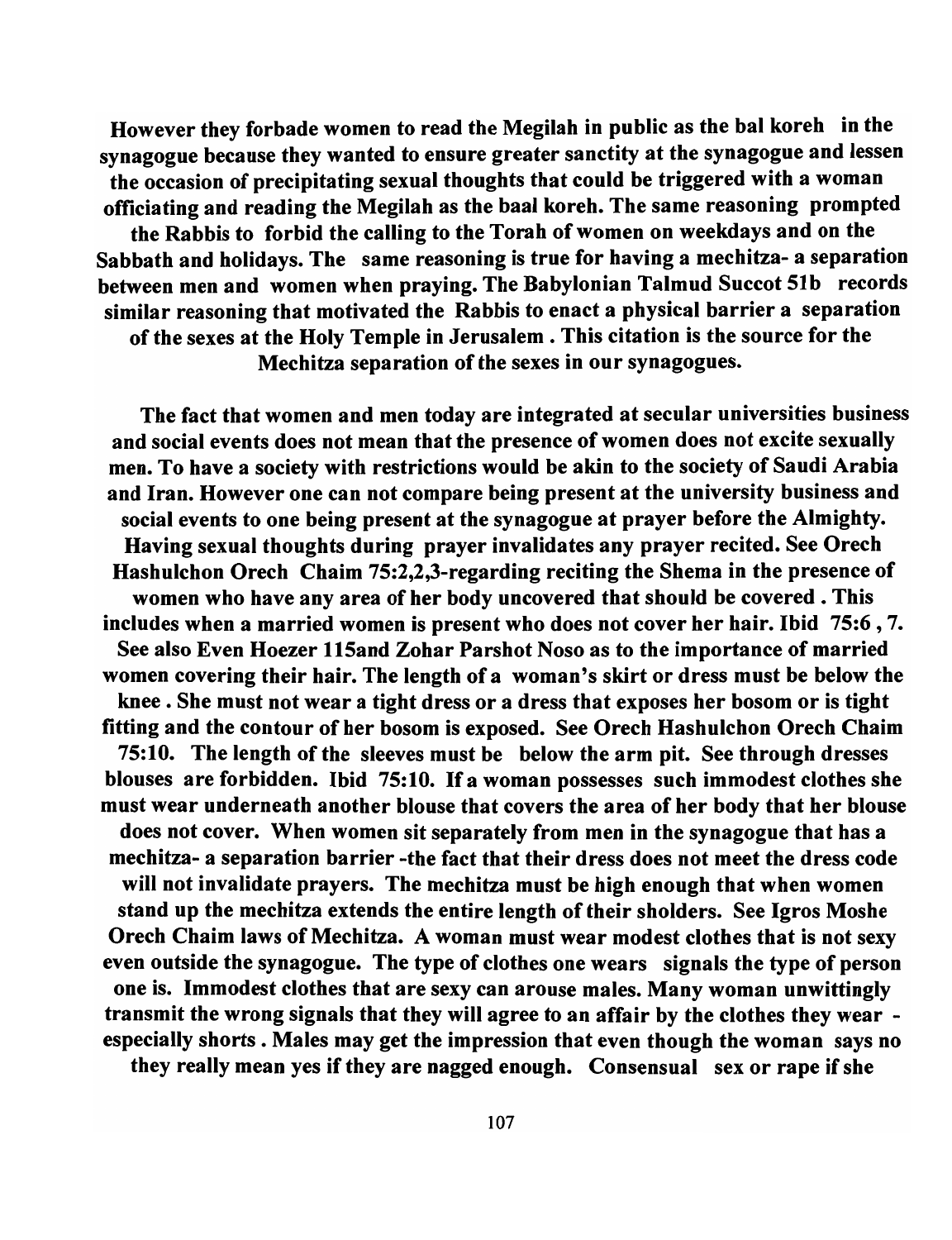disagrees and murder if she resists can follow. If the woman is married she can compromise her marriage. Women should follow the role model of 4000 years of Jewish women in their dress code. One simply has to observe how USA postal female employees and British airline hostesses are dressed and one will see that a smart respectable woman can dress attractively even though it is not sexual.

Thus women can read the megillah or light the candles and exempt other women or men. However women do not read the megillah in public-in the synagoge. This custom arose out of consideration to protect the modesty of women and to ensure the sanctity of the prayer service - that no man develop sexual thoughts during the public reading by a woman. This is the reason that women are not given an aliya in the synagogue when the congregation are reading the Torah on the week days- Monday

and Thursday and on the Sabbath and on holidays. According to Hallacha HAKKOL OLIM LEMINYYON SHIVAFILO NOSHIM . All people are permitted to be called up for an aliya. Hahoget Maimonides on the laws of kriat hatorah-reading of the Torah notes that in the case where a congregation has a minyon a quorom of only Kohanim it would be permitted to give aliyot to women. Since there exists dire circumstances and it is not possible to give aliyot only to men. The Kohanim can not be given any aliyot other than the first and Maftir . Then women can be given the other aliyot. We will then throw to the wind our caution -our custom of creating an atmosphere that is more conducive for purity of thoughts -kovod hatzibur. Unless emergency situation exists we will not depart from tradition at the synagogue. The non Orthodox started out in the early 1800's with mixed seating in order to give greater equality to women in the services. Slowly the non orthodox discarded one law after another until in the late 1800's it was impossible to distinguish the services of a Reform Temple from the services of a Protestant Church, other than the fact that they did not invoke the Christian prayers.

THUS WE SEE THAT THERE EXISTS NO DISCRIMINATION. ALL THE AREAS THAT WOMEN HAVE EQUAL OBLIGATION Biblically THEY CAN EXEMPT MEN Biblically If women are obliged only Rabbinically and men Biblically then they can not exempt men.

The question arises regarding Birkot Hamozon Grace after the meal. There exists opinions Raaved and Rashba that women are equally obligated Biblically as men in all three blessings. Then women can exempt men. Aruch Hashulchon Orech Chaim 186:1, 3. According to the opinions that certain blessings exist in the saying of Grace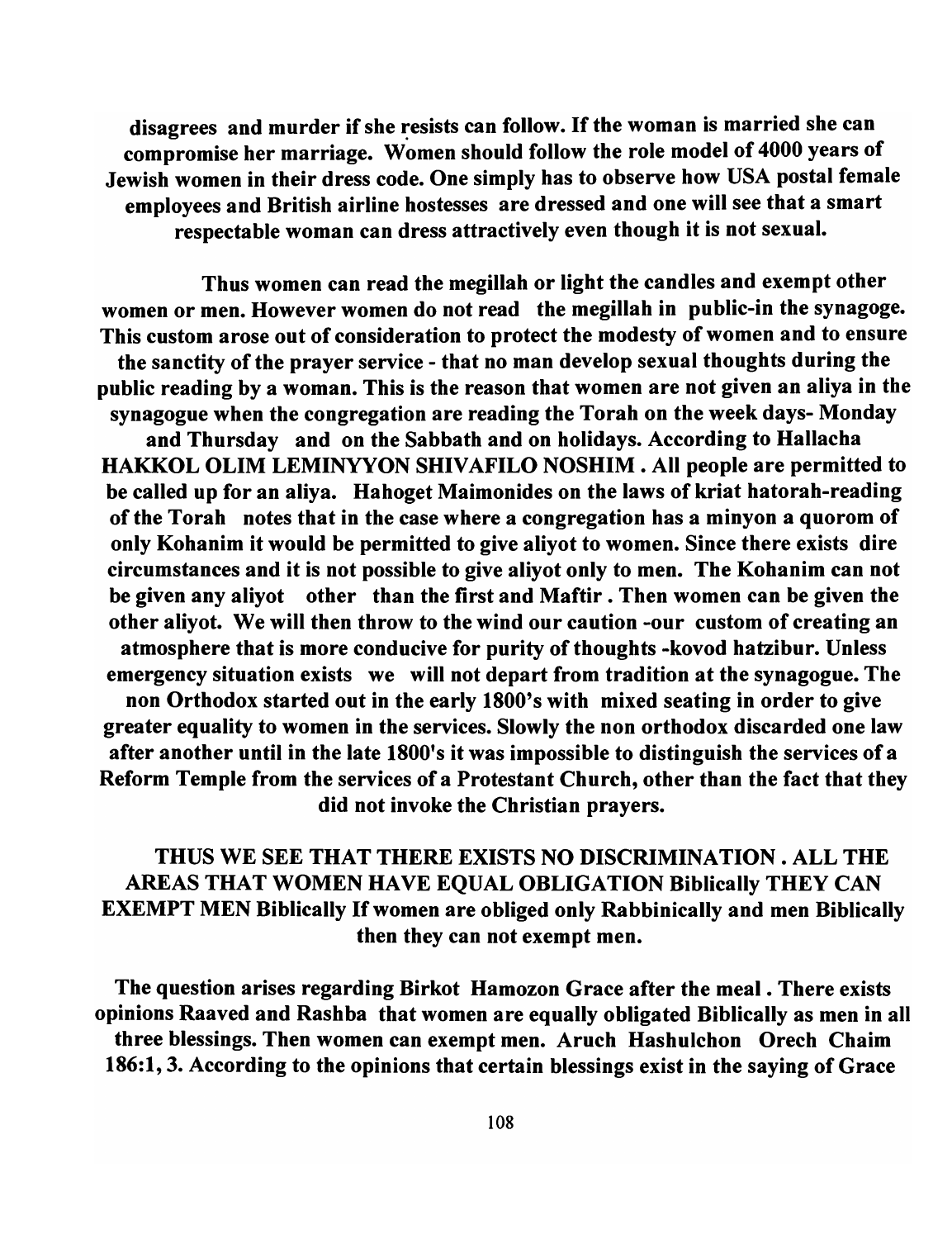that relate only to men and men are obligated Biblically while women are obligated only Rabbinically then women can not exempt men in those blessings. In the second

blessing of Grace one thanks G-d that men have been given the Mitzvah of circumcision. In the same blessing one thanks G-d that Jewish men inherit the land of Israel. {Women inherit the land where there do not exist a male heir in the immediate family the sister{s} have no brothers. Likewise if the parent wrote a will while alive bequeathing property to his daughter  ${s}$ . Otherwise women did not inherit the land of Isreal whenafter the 40 years of wandering in the Sinai desert. Women ,however, recite all blessings Rabbinically. See Aruch hashulchon Orech Chaim 186 :3 who cites Rosh and Tosphos that the question if women are obligated to recite the Grace is Biblical or Rabbinical has not been resolved. Consequently women should not exempt men since women can not exempt an other in a Mitzvah that they themselves are not obligated. However if men are not required to recite the Grace Biblically only Rabbinically then women can exempt them. This would occur if men eat bread the size of a kazait- the size of an olive or the size of half an egg See Aruch Hashulchon Orech Chaim 168:13. This is the position also of the Chsam Soffer Orech Chaim Responsa 127 and Tashbatz vol 3 Responsa 33. However the following authorities argue that the size of eggs have shrunk to half from what they were at the time the Talmud was written. They therefore, double the size of a kezait. A kezait instead of being the displacement size of half an egg is now is the displacement size of a whole egg. These dissenting authorities are the Node Beyehudah, the Gro and Rav Zalman the first Lubavitzer Rebbi who wrote the Rav Shulchan Asruch • A- reviot the measure one must drink for kiddush that foremerly was an egg and a half according to the dissenting authorities now equals the dislacement value of three eggs. However other authorities one of them the Taz rules that if one makes Kiddush on liquor one fulfills his obligation if one drinks a whiskey glass of the liquor even though the liqor glass's size is much smaller than the displacement size of one and a half eggs and certainly smaller than the displacement size of three eggs.

In this case women must but have not eaten a full meal and are still hungry . The women must have eaten a full meal so they would have been obligated Biblically to recite the Grace. However since the second blessing mentions that we thank G-d for the Mitzvah of circumcision and the fact that men inherited Eretz Yisroel the land of Israel that does not apply to women then there remains a question that even if women eat the amount of food that they are Biblically required to recite the Grace -they are no longer hungry- but their recitation is still Rabbincal . The authorities who hold that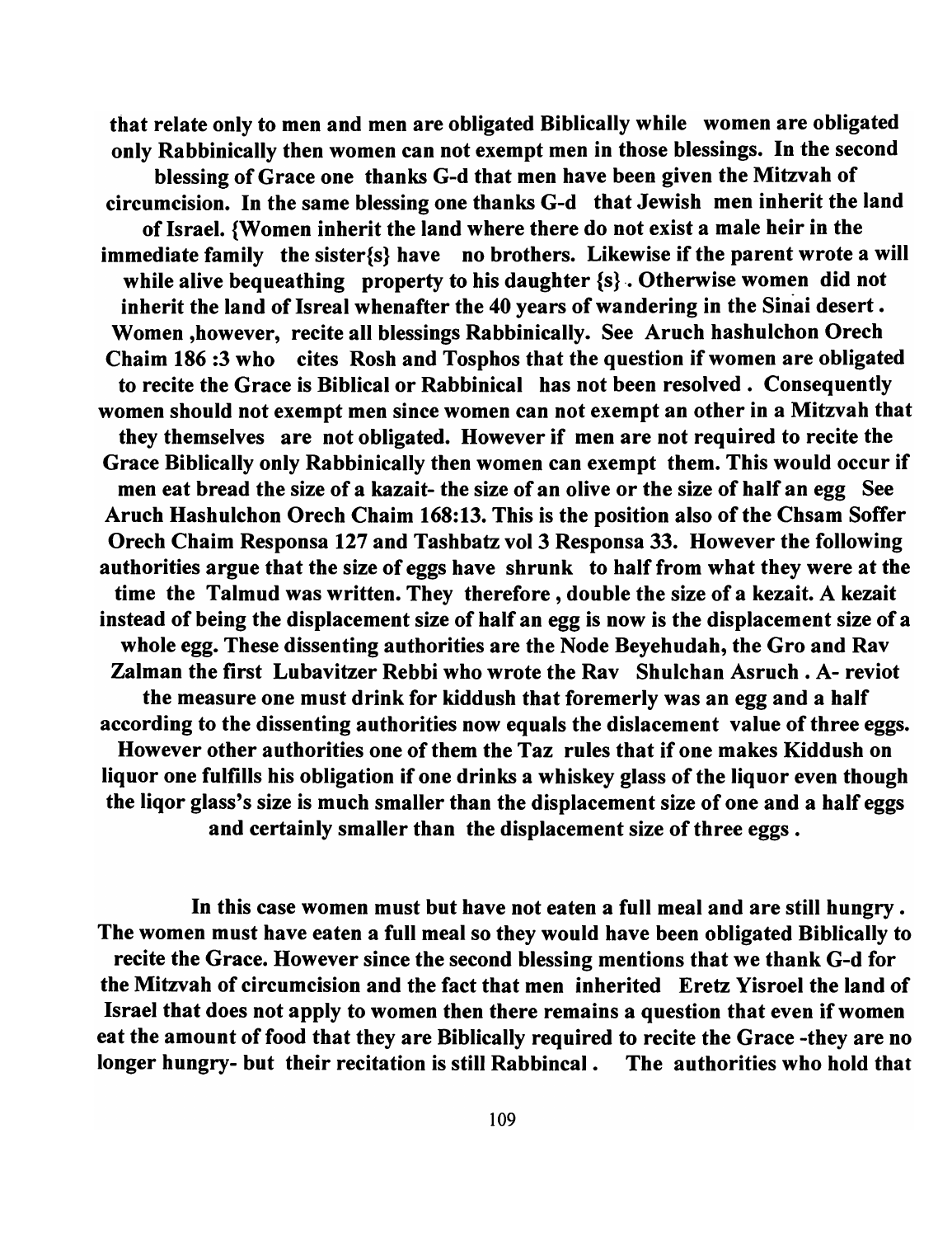women recite the blessings Biblically hold that the blessings refer generically to the Jewish people not only Jewish males. True a segment of the Jewish people are circumcised and inherit the land of Israel; but women are still part of the Jewish people and share in all the sanctity of the Jewsih people even though they themselves can not perform a particular Mitzvoh. thus women for example can bind the Tefilin on the hand or head of a male her husband son or brother and the man would make a blessing. See Otzer Dinim Leisha Ubat by Yitzchok Yoseph.

Likewise women although exempt from reciting the Shma daily since the shma is time oriented, nevertheless women are permitted and should be encouraged to recite the Shma daily together with all the blessings before the Shma and following the Shma before erciting the Shmona Esra- the Amida See Aruch Hashulchon Orech Chaim 70:1

Women are obligated to pray. There exists a dispute if women must pray the same as men three times a day. It is the opinion of Rambam beginning of Laws of Tefila and Sefer Hamitzvot Mitzvah 5 from the Sifri. - that praying is a Biblical Mitzvah. The position of Rif is the same. One can pray anytime 24/7/365. Therefore prayer is not a Mitzvah regulated by time. Accordingly women are equally obligated to pray. However the Rabbis instituted a schedule when prayers are to be be recited and the contents of prayer. See Aruch Hashulchon Orech Chaim 80:1, 106:5. When the Rabbis regulated prayer they did not exclude women even though the schedule is time oriented in the morning afternoon and night.

However the opinion of Ramban Rashi and Tosphos is that praying, althogh it is a cardinal article of Judaism is not deemed Biblical, but it is Rabbinical. Aruch Hashulchon Orech Chaim 89:2,3,4,5,6; 106:6,7. Women the same as men must beseech G-d • They must praise Him beseech G-d for all their needs and thank Him- That is the composition of the amida prayer. Women according to Rashi and Tosphos are required to pray three times a day Rabbinically.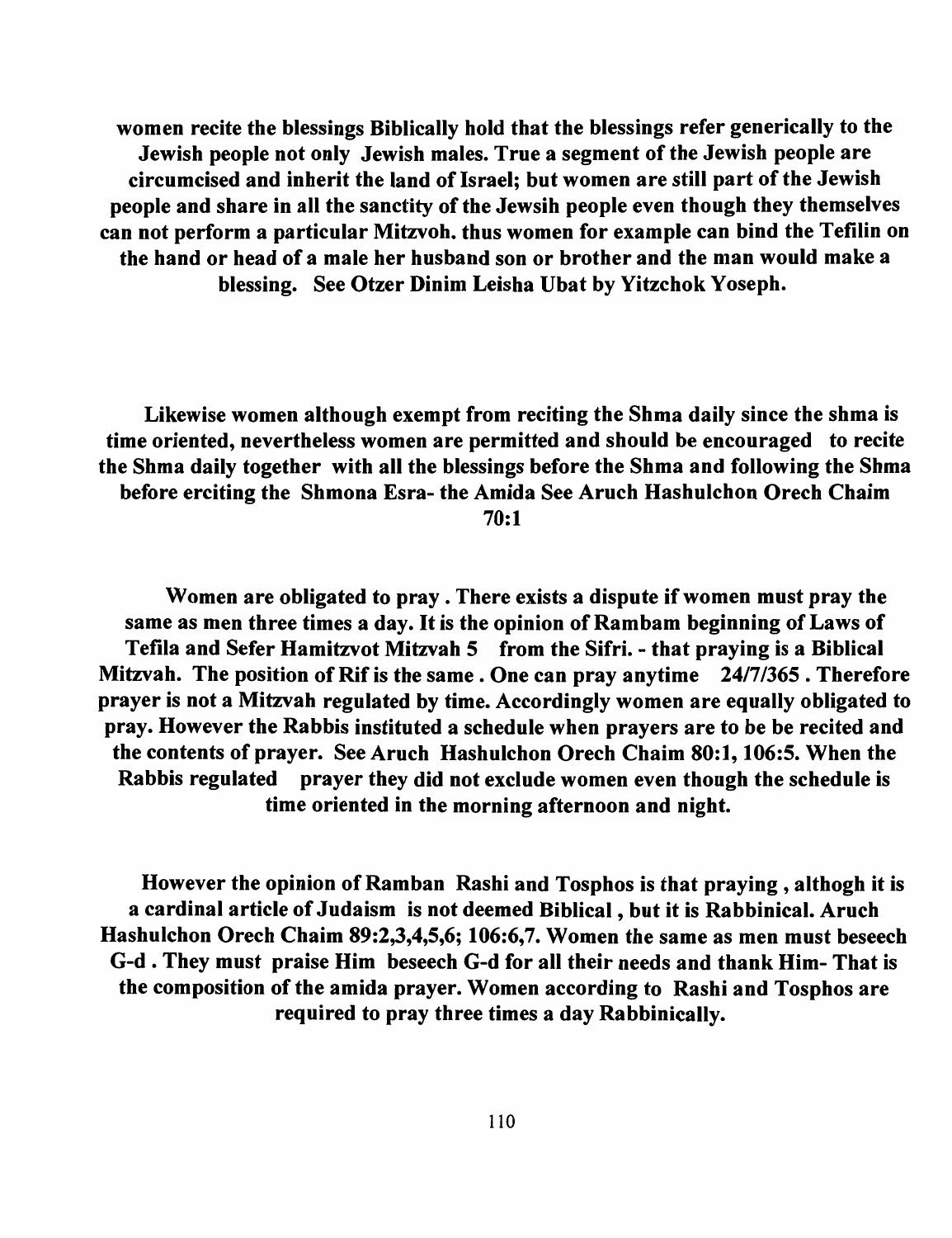However according to Rambam a woman and man Biblically can pray anytime and compose their own prayer. Both men and women Rabbinically must pray according to the schedule set up by the Rabbis and must use the precise formula of the prayers. Both Ashkenazi and Sefardic formulas were authorized. By the anshei kneset hagdolo at the time following the destruction of the first Temple 550 BCE See Aruch Hashulchon 106:7

However many women do not follow this ruling. Aruch Hshulchon Orech Chaim 106:7 complains that women in his time were derelict and did not pray three times a day. They pray when ever they want and compose their own prayers. The reason may well be that they rely on those authorities that the Rabbis at the instant when they decreed scheduled time for prayer exempted women, since public policy is best met by not making it obligatory on women to abide by such a time schedule. Imposing such an obligation would conflict with the role that women follow take care of the children and home and their very nature. You can not dictate to a woman when and how she must act. She will pray when she wants and is ready. See Sdei Chemed on the section Mitzviot asei shel hazman gromo maarechet mem part 4 k1a1136 pp 252-274.who cites the opinion of the Rav Berli above mentioned.

My grandmother followed this tradition. She was the daughter of Rav Moshe Katzenelenbogen author of Ohel Moshe who received an approbation from Rav Yitzchok Elchonon Spector Rav of Kovne. Yeshiva University is named after him. My great grandfather was of a sage who lived over 100 years ago. He was Rabbi of Mezritz Poland

Women are obligated to recite all the birkot hashacar thanking G-D for getting up in the mourning and enjoying the blessings of good health- being able to see and hear and walk. Women also should recite the blessings for the Torah. Women are equally obligated to learn all the laws that are applicable to them. Women are obligated to recite 100 blessings a day the same as men. Women can recite all these blessings the entire day until shortly before they go to sleep. Such was the custom followed by my grandmother Mirel wife of Rav Shaul Arye ben Yoneson Rabbi in a community in the USA., who raised me. My mother sent me to learn Torah because there existed no yeshivot where I was born. She was unable to see me for seven years.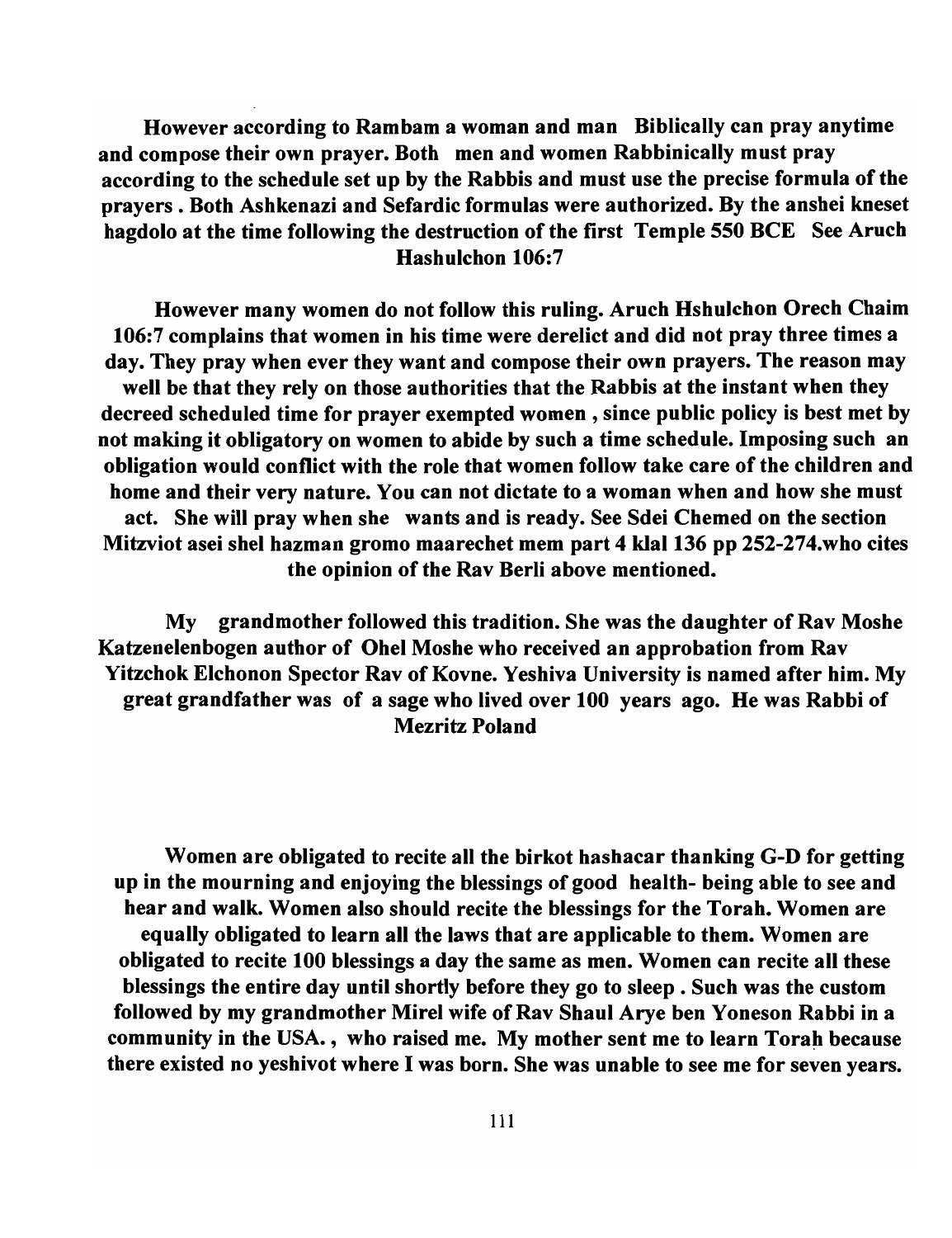Such was the wish of my father Rav Menachem Sender who died when I was one year old. I was an only child.

Even those Rabbis who rule that women are equally obligated as men to pray the same services will agree that only a man acting as a Chazan who leads the services can exempt other men who do not know how to pray. The reason is because only in a minyon can the chazan exempt an other who does not know how to pray. Since women are not permitted to be part of the minyon of 10 men who compose a quorom they can not be the chazan. Consequently they can not exempt a man. However if women get together and pray one woman can exempt an other woman. Such a union is not considered a minyon even if 1000 women pray together.

Even though it is very praiseworthy that women today want to participate fully in all the rituals of Judaism, nevertheless, women should not form separate prayer groups. If they do form their own prayer group and recite kaddish and read the Torah and recite the blessings over the Torah, they have violated the negative prohibition of taking the name ofG-d in vain. Women must pray in a minyon with men sitting separately with a mechitza -separation wall and hear kadish and kedusha and the reading of the Torah. When a woman as well as a man answer aman yehai shmai rabbo following the reading of a blessing, they will merit olem habo eternity heaven.

Both women and men are a united integral part of the Jewish people. They are dependent upon each other for fulfillment. There exist certain Mitzvot that are the exclusive domain of women. Only married women must go to the Mikvah 12 days after completing their period and make a blessing. The same is true after childbirth. Only women light the candles Friday before thee Sabbath and recite a blessing. Only women take Chala - a piece of dough after baking and burn it and recite a blessing.

Just like no women can get pregnant with out a male, so too no man can have any children with out women. So too, women must listen to the blessings by a male chazan who leads the services in a quorum of ten men and answer aman yehai shmai rabbah and together with all the other men will merit -olem habo - heaven and eternity.